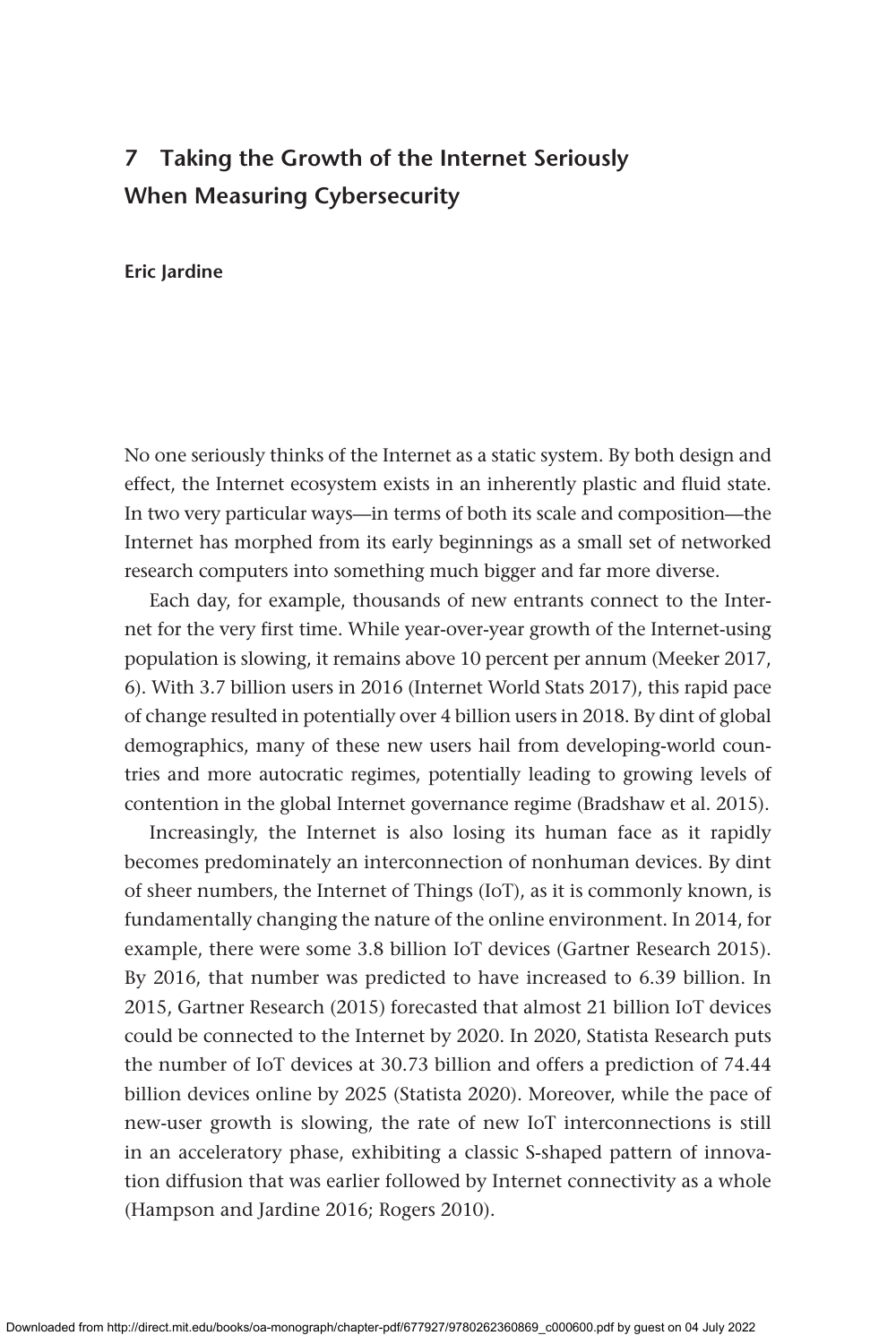These changes to the underlying user base and composition of the Internet are fundamental. The wider Internet governance literature has accommodated the changing Internet landscape well. For example, as detailed in chapter 3 by Mueller and Badiei, Internet governance—and literature on the governance of the Internet more generally—has undergone several distinct phases of work and focus since the early 1990s, with a big move toward securitization and concerns over privacy since 2010. Likewise, Cogburn in chapter 9 shows with a quantitative textual analysis of Internet Governance Forum (IGF) transcripts that the dominant themes at the IGF have changed over time. In 2006, the three dominant themes were "mobile," "youth," and "ICANN" (the Internet Corporation for Assigned Names and Numbers). In 2011, the focus had shifted toward more rights-based issues, with "human rights," "young people," and "freedom of expression" being the most expressed phrases. Lastly, in 2017, changes again occurred with "women," "cybersecurity," and "news" being the top phrases in the corpus of IGF text. Other research has also started to contemplate what will happen to Internet governance when all devices are interconnected (Van Eeten 2017) or the implications of the IoT for law and policy within the wider Internet governance regime (DeNardis and Raymond 2017). In short, coping with change is a big part of Internet governance practice, and it is well captured in many strands of the literature.

And yet, as I argue here, coping with ecosystem change at the level of cybersecurity measurement is less often done. When developing metrics to measure and assess the state of cybersecurity, the changing scale and composition of the Internet is often ignored. This error is implicit in the measures themselves. Two errors, in particular, are potentially distorting our sense of the state of cybersecurity. First, trends in security incidents as reported by information technology (IT) security vendors and governments tend to be depicted as absolute count (e.g., 1 million web-based attacks in 2016). This number fails to account for the significant increase in new users of the Internet (Jardine 2015, 2018). As the ecosystem grows, attacks, hacks, or vulnerabilities will also increase, everything else being equal. For measures of cybersecurity incidents to be meaningful, they need to be expressed as a rate, which requires that the absolute count of security incidents, say, be normalized around the size of the ecosystem, be it users, websites, data flows, or emails.

The second way in which current measures of cybersecurity are potentially misleading is a result of their often extreme level of aggregation (Jardine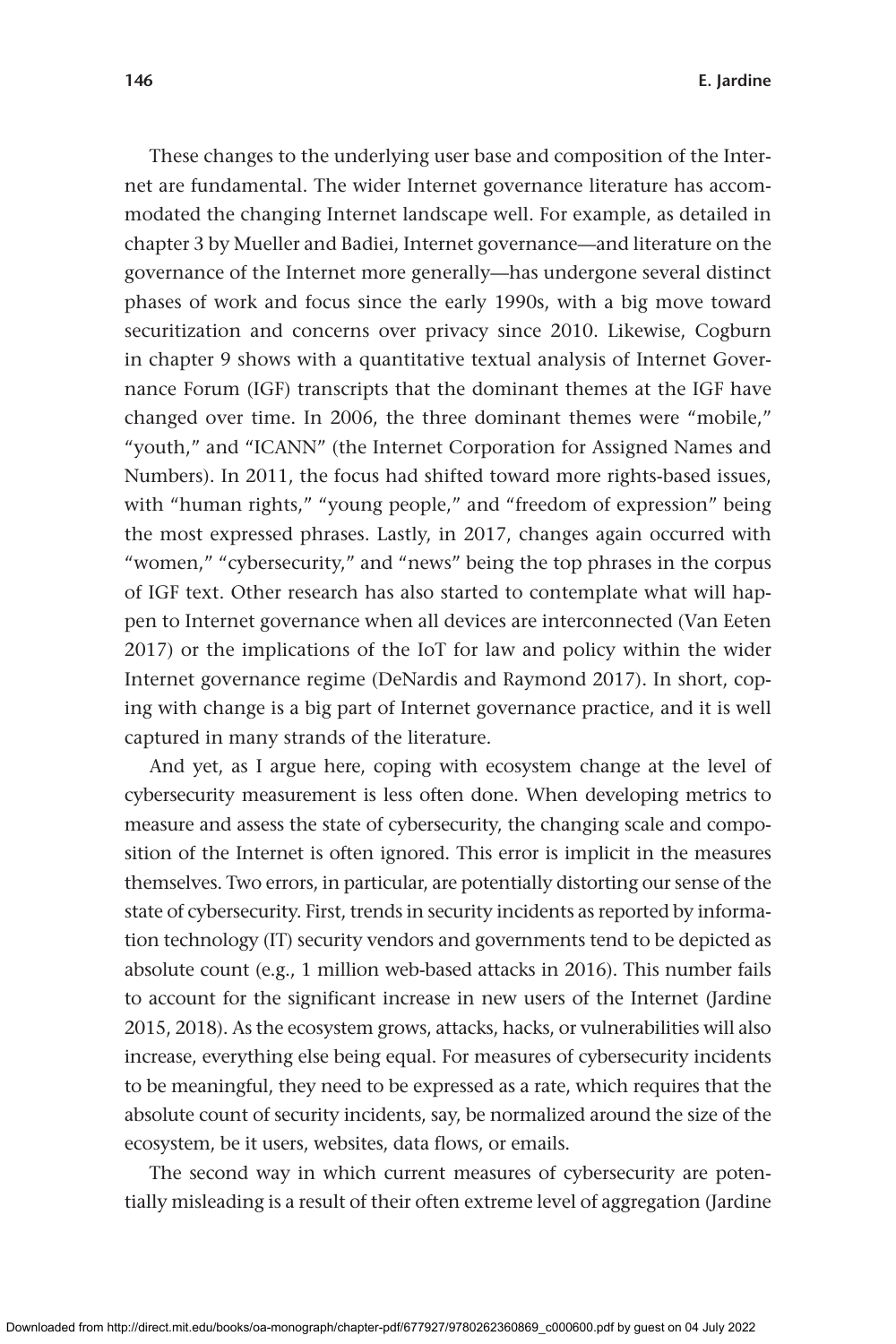2017). Devices and users of every kind are often grouped together as if they are effectively the same thing. The trouble here is that different parts of the ecosystem are growing faster than others, and moreover, the fastest-growing parts, such as the IoT, tend to be the most susceptible to being hacked (HP 2017). This pairing creates a very real danger of what is known as Simpson's Paradox, in which aggregate trends in security incidents show things getting worse while the disaggregated trends show the state of online security to be improving over time (Jardine 2017). Data from US data breaches can showcase the problem, but simulation results suggest that the phenomenon occurs in any situation in which groups are differentially vulnerable, and the fastest-growing group is the most vulnerable of the lot.

In the chapter's first section, I discuss trends in current cybersecurity metrics. I illustrate several potential perils and pitfalls in this section, too, and propose some cautionary steps that can help researchers produce the best possible metrics of cybersecurity. In the second section, I show that even the best cybersecurity measures will produce biased over-time trends if they do not take into account the ongoing growth Internet denominator, to use the mathematical term. The third section points to existing overtime trends in cybersecurity measures. It shows further how Simpson's Paradox (or aggregation bias, as it is also known) exists in data breach data and plausibly biases many aggregate indicators of insecurity. I conclude with thoughts on why accurate measurement of trends in cybersecurity matters and how cybersecurity researchers can approach their topic to form the best possible descriptive inferences.

# **What We Know about Measuring Cybersecurity**

Measures of insecurity are never in short supply within the Internet ecosystem. Yet many such measures are hardly worth the bytes on which they are stored. Even the simple estimate of the total cost of cybercrime is hugely variable. One study by the Center for Strategic and International Studies and the antivirus vendor McAfee (2014), for example, estimated that the likely global cost of cybercrime was on the order of \$400 billion. More recent estimates have ballooned these already significant numbers further still. A year after the center and McAfee produced their figure, Juniper Research (2015) estimated that the global costs of cybercrime could reach as high as \$2 trillion per annum as early as 2019. Another report, by the firm Cybersecurity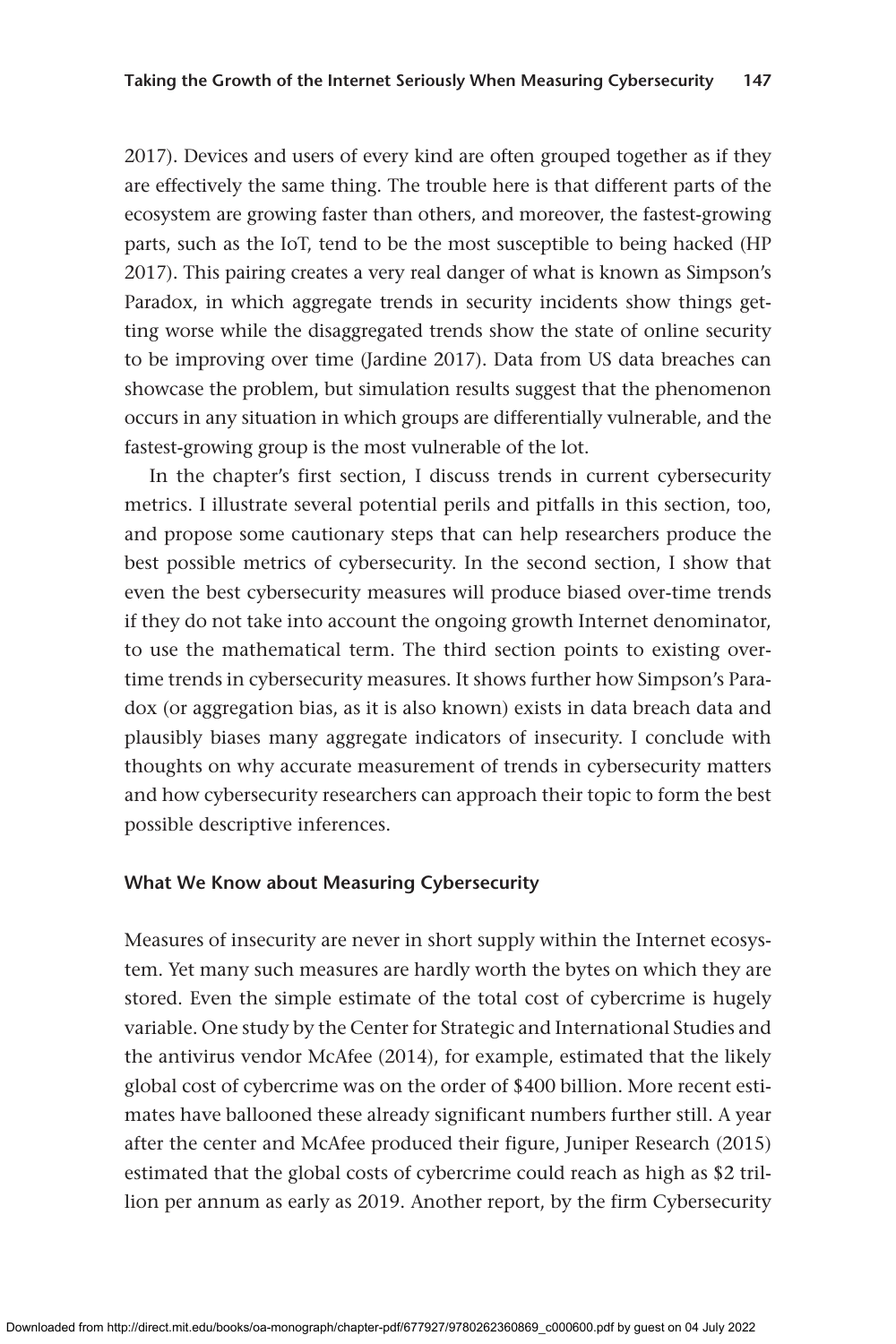Ventures, predicted that global cybercrime costs could actually have been as high as \$3 trillion in 2015 and may well potentially increase by stunning proportions to as much as \$6 trillion in 2021 (Morgan 2016).

Much of these costs are the result of an accumulation of a thousand small cuts. Each year, firms of all stripes and sizes are breached and their records are stolen or otherwise compromised. The Ponemon Institute conducts an annual survey of the cost of data breaches among hundreds of firms globally. As detailed in figures 7.1 and 7.2, both the average cost per breached record and the average total cost that a firm faces in the aftermath of a breach are undergoing a general rise.<sup>1</sup> In 2011, for example, the cost per breached record was \$130. By 2017, the average breach cost had increased to \$148 per record, amounting to a not inconsiderable increase of 13.9 percent. The total average cost that firms need to absorb in the fallout of a data breach is also increasing, rising from \$3.13 million in 2011 to roughly \$3.86 million in 2017 (Ponemon Institute 2013–2018).

These trends in the cost of data breaches are roughly mirrored by the movement in their frequency. Within the United States, the Privacy Rights Clearinghouse (2020) has collated an ongoing record of US data breaches from 2005 onward. Both the number of breaches and the summed total number of compromised records is increasing over time. The total number of US data breaches (from all threat vectors), for example, increased from



**Figure 7.1** Ponemon Institute average cost per record breached.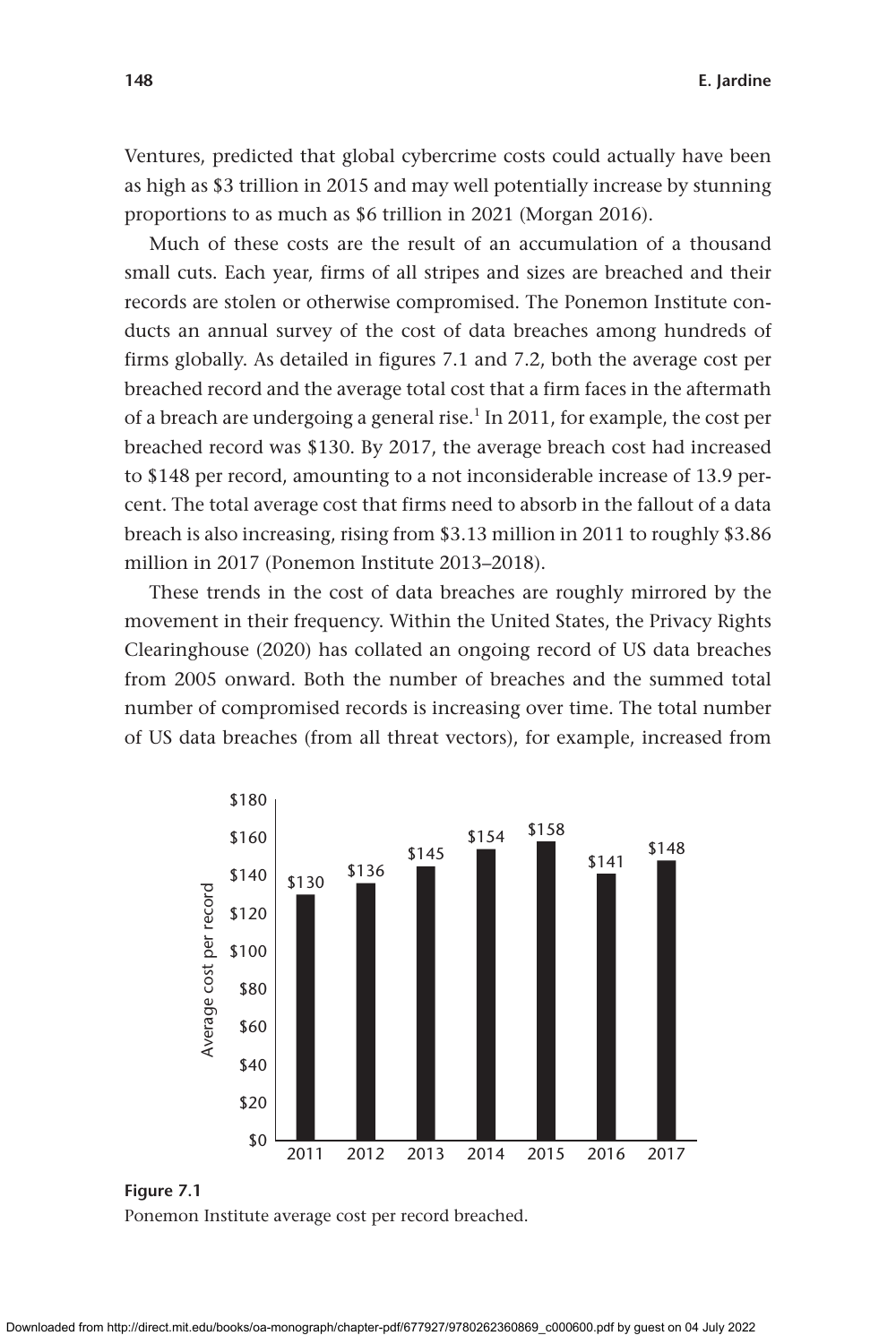

**Figure 7.2** Ponemon Institute global data breach costs.

136 in 2005 to 832 in 2016, amounting to a total increase of 512 percent. The total number of breached records, on the other hand, has increased at a far more prodigious rate. Here, the total number of compromised records<sup>2</sup> has increased from 55,101,241 in 2005 to 4,626,238,665 in 2016, which includes the 2013 megabreach of 1 billion Yahoo! users. This change amounts to an increase of 8,296 percent. (We return to these numbers in the third section, as the story they tell can be deceptive.)

These numbers suggest that one massive ongoing shift in the cybersecurity environment is toward more pronounced outcomes, what Nassim Taleb (2010, 33–34) would call the world of "extremistan." This notion is broadly in line with much of the growth in data breaches being accounted for by the existence of so-called heavy tails, or extreme outliers that drive a lot of the variation (Edwards, Hofmeyr, and Forrest 2016). Growing digitization, interconnectivity, and market concentration all affect cyber risk and help make the occurrence and fallout of a data breach far more pronounced (Geer, Jardine, and Leverett 2020).

These measures all point in the same approximate direction, indicating roughly that the state of cybersecurity is worsening. IT security practitioners have certainly internalized this message. The online Index of Cybersecurity (2020), for example, conducts a monthly survey of IT security professionals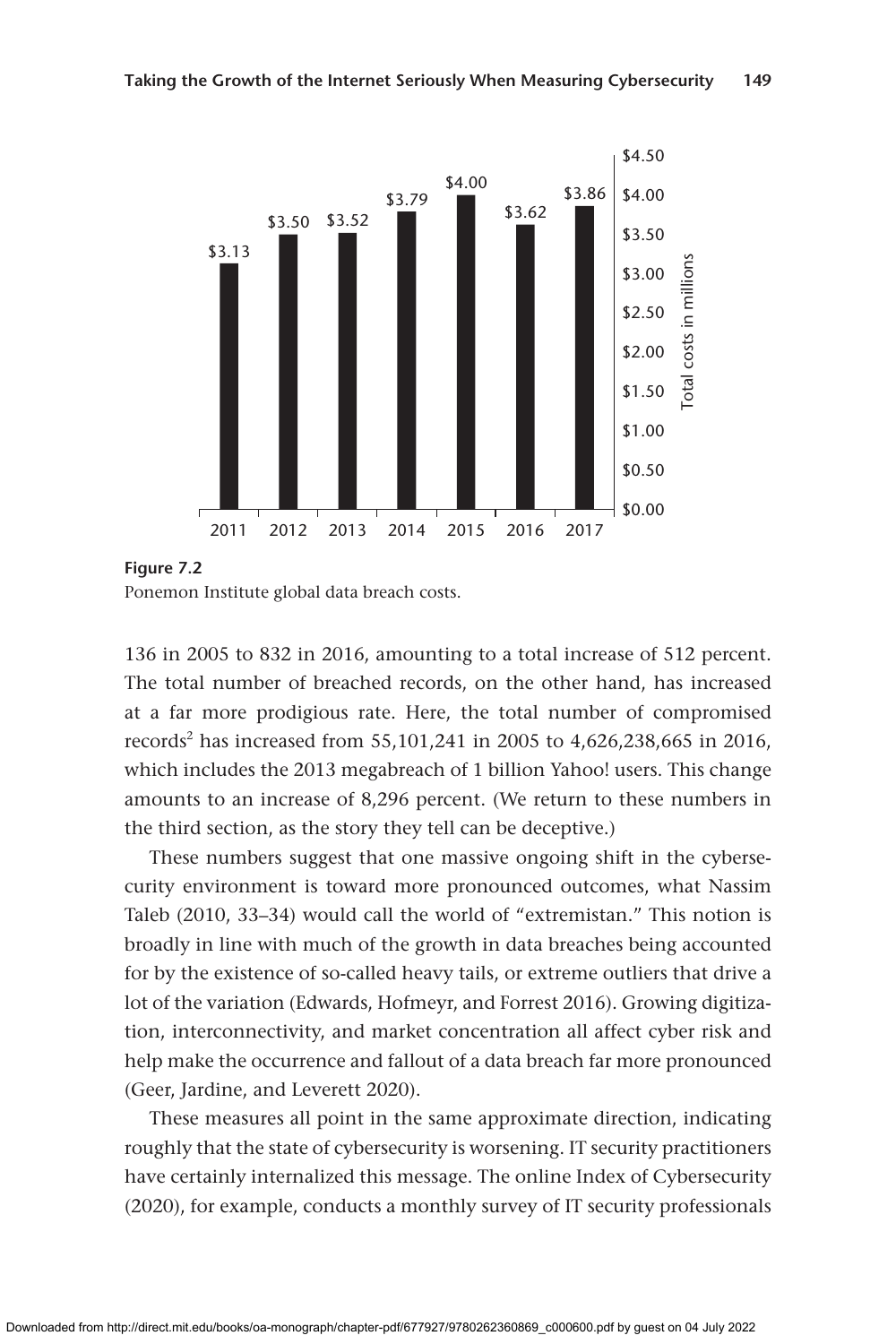to gauge their concern over the state of the online environment. From a base value of 1,000 in March 2011, the index score has exhibited a decidedly worsening trajectory, moving to a score of 4,762 on July 4, 2019. These collective sentiments are broadly in line with the idea of former high-level policy makers who openly fret about the potentially severe consequences of a cyberattack. Former Homeland Security secretary Tom Ridge, for example, argued in late 2016, "Notwithstanding the pain and horror associated with a physical attack, … the potential for physical, human, and psychic impact with a cyberattack, I think, is far more serious" (Roberts 2016). Clearly, the general sentiment is that efforts to improve cybersecurity outcomes are, so far at least, a losing battle.

At the same time, however, there are a number of telling reasons to suggest that we might know less than we think about the state of online security. The broad point of the literature is that most measures are, as is often the case, biased—and only a very select few useful. What this means in practice is that our view that cybersecurity is a mug's game might not be as well grounded in empirical reality as we might like.

Anderson and his colleagues, for example, produced a rigorous estimate of the cost of cybercrime, which is far less than the trillions upon trillions of dollars cited earlier. This research team started by disaggregating costs into defense costs, indirect losses, and the direct losses from cybercrime (2012, 5). The disaggregation of costs is an important step, as direct costs to victims or the benefits to attackers are often only a small portion of the overall social costs due to cybercrime. The difficulty is the working of network externalities, only in reverse (Anderson and Moore 2006). Rather than the benefits of network interconnection increasing at the pace of Metcalfe's Law (i.e., number of connected devices,  $n^2$ ), the tendency is for the costs of cybercrime to increase disproportionately as network interconnection goes up. But a majority of these social costs do not translate into dollars in the bank accounts of malicious actors.

The point is well shown by the huge gap that can exist between what cybercriminals make and the destruction that they can bring. In one study of the individual economics of phishing campaigns (Herley and Florêncio 2009), the authors persuasively argue that many estimates of the high value of phishing campaigns for individual attackers (sometimes on the order of thousands of dollars per day) is likely woefully inaccurate. Since phishing attacks target a common pool resource (users' wallets) that cannot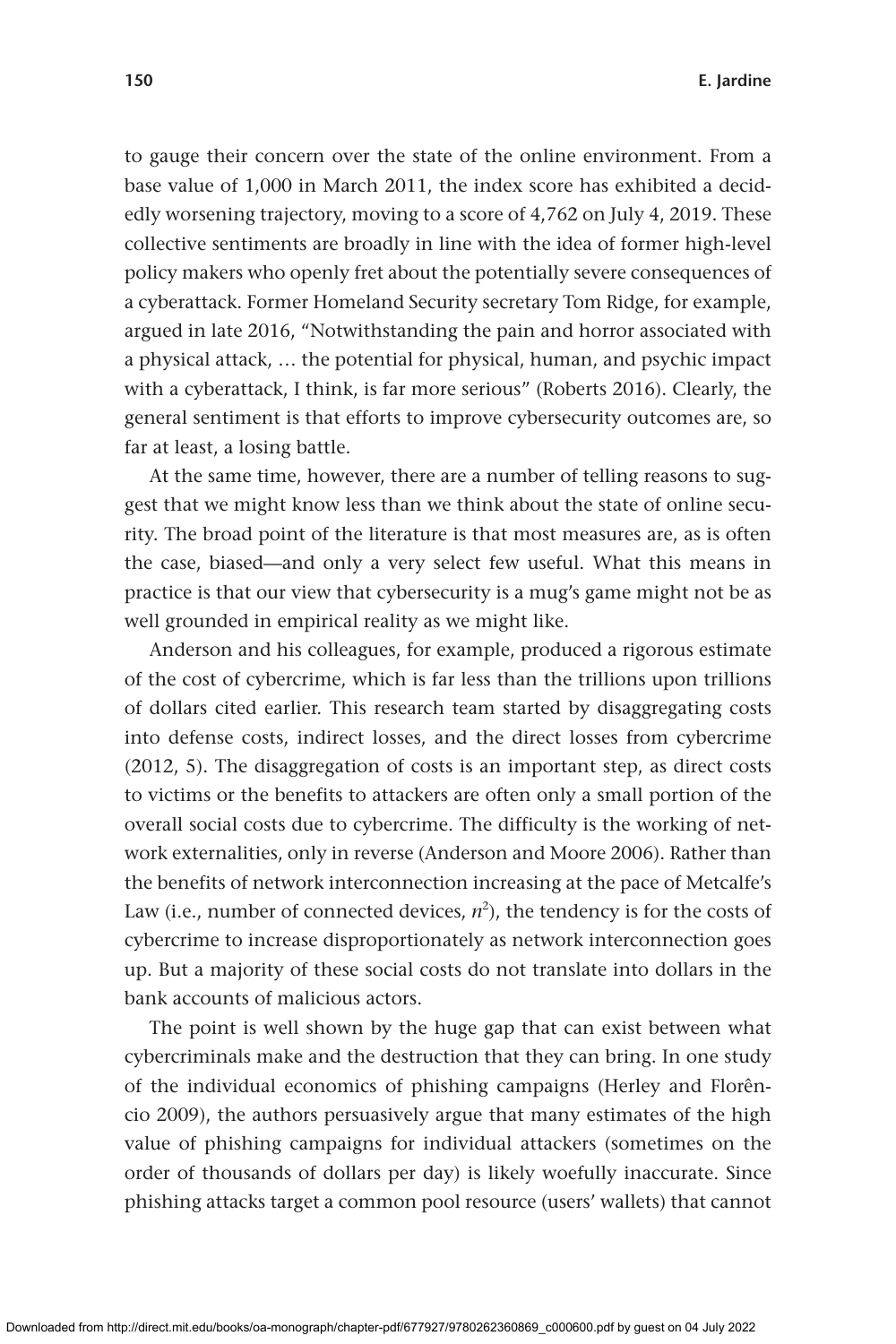regenerate at an infinite pace, the phishing activity of multiple attackers is likely to drive down the benefits until each attacker is basically earning what their skills would return in the noncriminal world. In more concrete dollar terms, Herley and Florêncio (2009, 67) suggest that rather than earning thousands a day, as some accounts suggest, phishers in 2008 likely shared a \$61 million pot some 113,000 ways, or roughly \$540 per attacker. At the same time, the social cost of phishing campaigns is enormous, with billions being poured into defense and remediation.

Overall, these numbers suggest that estimates of the high-flying benefits of cybercrime might be greatly exaggerated and that there is likely an asymmetry, due to network externalities, between malicious actor benefits and the damage done. But troubling estimations are not confined simply to metrics for the monetary gain to malicious actors. The problems with correctly measuring cybersecurity indicators of various stripes are manifold.

One such example is the lack of a common measurement foundation from which conclusions can be drawn (Brecht and Nowey 2013). A good concrete instance of this problem of sample composition and metric design is to look again at the cost of data breach studies produced by the Ponemon Institute. The object of Ponemon's efforts are twofold: provide a static snapshot of what is going on in the ecosystem and provide an over-time measure to assess whether data breaches are getting better or worse. The Ponemon data breach studies are helpful on the first count but suffer from a shifting-sample problem on the second.

As detailed in table 7.1, the Ponemon results are based on a growing population of both countries (increasing from 8 in 2011 to 19 in 2017) and firms (from 199 in 2011 to 477 in 2017). The growing sample increases

|      | Countries | Firms |
|------|-----------|-------|
| 2011 | 8         | 199   |
| 2012 | 9         | 277   |
| 2013 | 10        | 314   |
| 2014 | 11        | 350   |
| 2015 | 12        | 383   |
| 2016 | 13        | 419   |
| 2017 | 19        | 477   |

**Table 7.1** Ponemon Institute's shifting sample.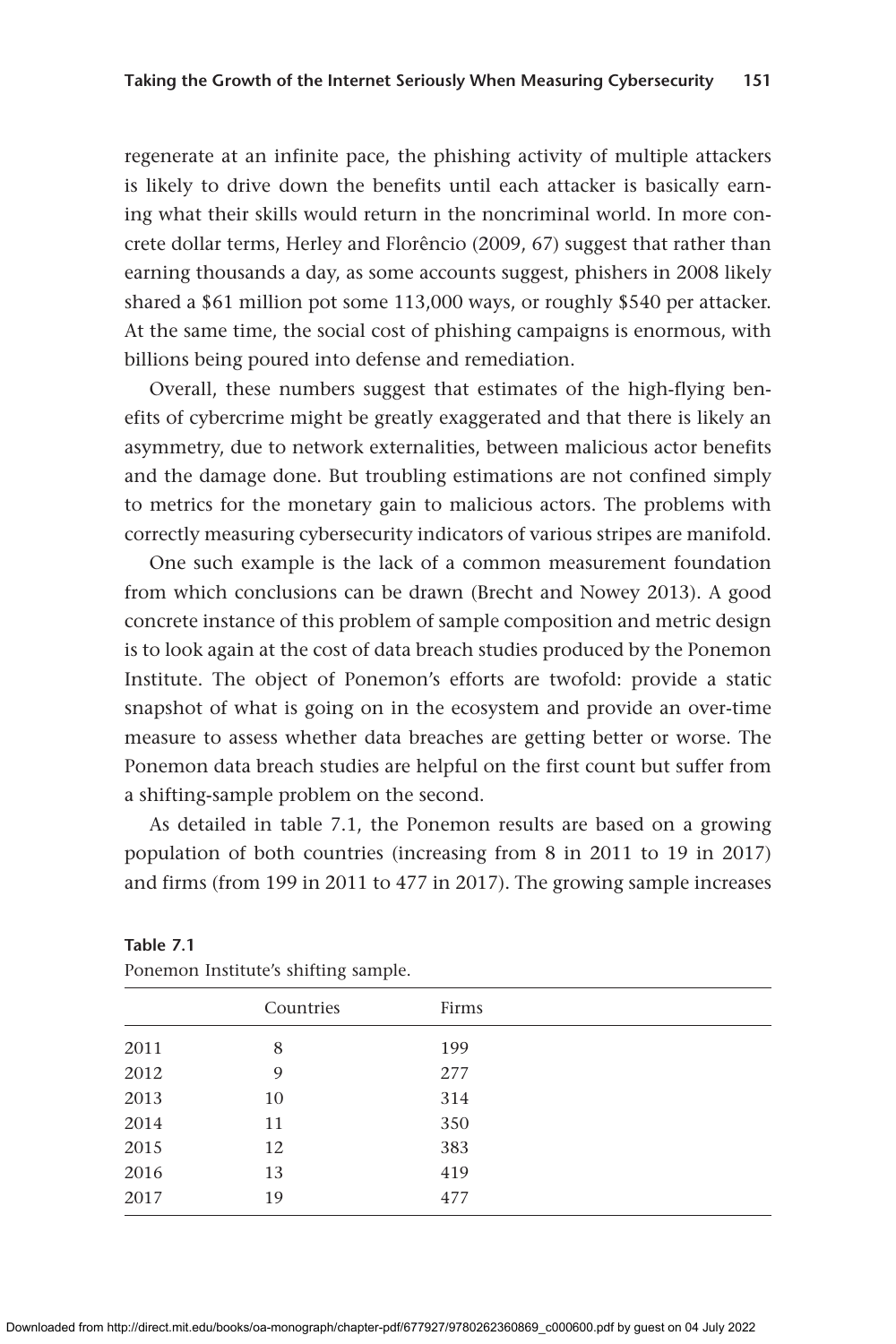coverage. But this shifting-sample population can also introduce biases when looking at the trends in the data over time. If a newly added country is from a highly targeted part of the world, then the average will be pulled up, especially since data breach outcomes are highly power-law distributed and characterized by extreme variance (Edwards, Hofmeyr, and Forrest 2016). All the other countries could be performing the same or even better than before, but the new entrant to the sample makes the over-time trend appear as though things are worsening. Likewise, if the new firms that join the sample are highly targeted (firms from the finance or health care sectors, say), then the averages could again be biased upward. The point, really, is that with a shifting-sample population it is hard to say if an increase in the average cost per breached record is really due to an increased cost per firm or due to the inclusion of new actors whose average cost per record is higher than the rest of the population under question (more on this problem of aggregation in the third section).

In some ways, the law of large numbers—in which averages become stable over a large enough population size—suggests that the shifting-sample base might not have much effect. Randomly sampling (which is not really what is being done) from the population of firms should eventually lead to a stable sample mean and normal distribution. However, stable means are common only in a Gaussian, or bell-shaped, distribution. When the phenomenon that is being surveyed follows a more extreme distribution, such as an exponential or power-law distribution, then measures of average costs can become terribly misleading (Florêncio and Herley 2013). Indeed, when power laws are at work, extreme values of outliers in the sample can cause shifts in the mean so radical that the average becomes nearly meaningless as a guide for policy.<sup>3</sup> Median cost—which Ponemon does not, but probably should, use—is then a simple and far better estimation of a middling value.

A host of problems are added on to issues of incorrectly estimated costs, shifting samples, and extreme distributions. Many areas of the social world, for example, use voluntary reporting mechanisms to tally up who has been subjected to what and why. Surveys are a classic example. The problem here is that cybercrime surveys can be marred by a curious admixture of both under- and overreporting (Florêncio and Herley 2013; Kshetri 2006). For some, being the victim of a cybercrime is a traumatic event and one that people want to express out loud, in print or online, to whomever will listen. For others, incentives might align to discourage disclosure of a hack, which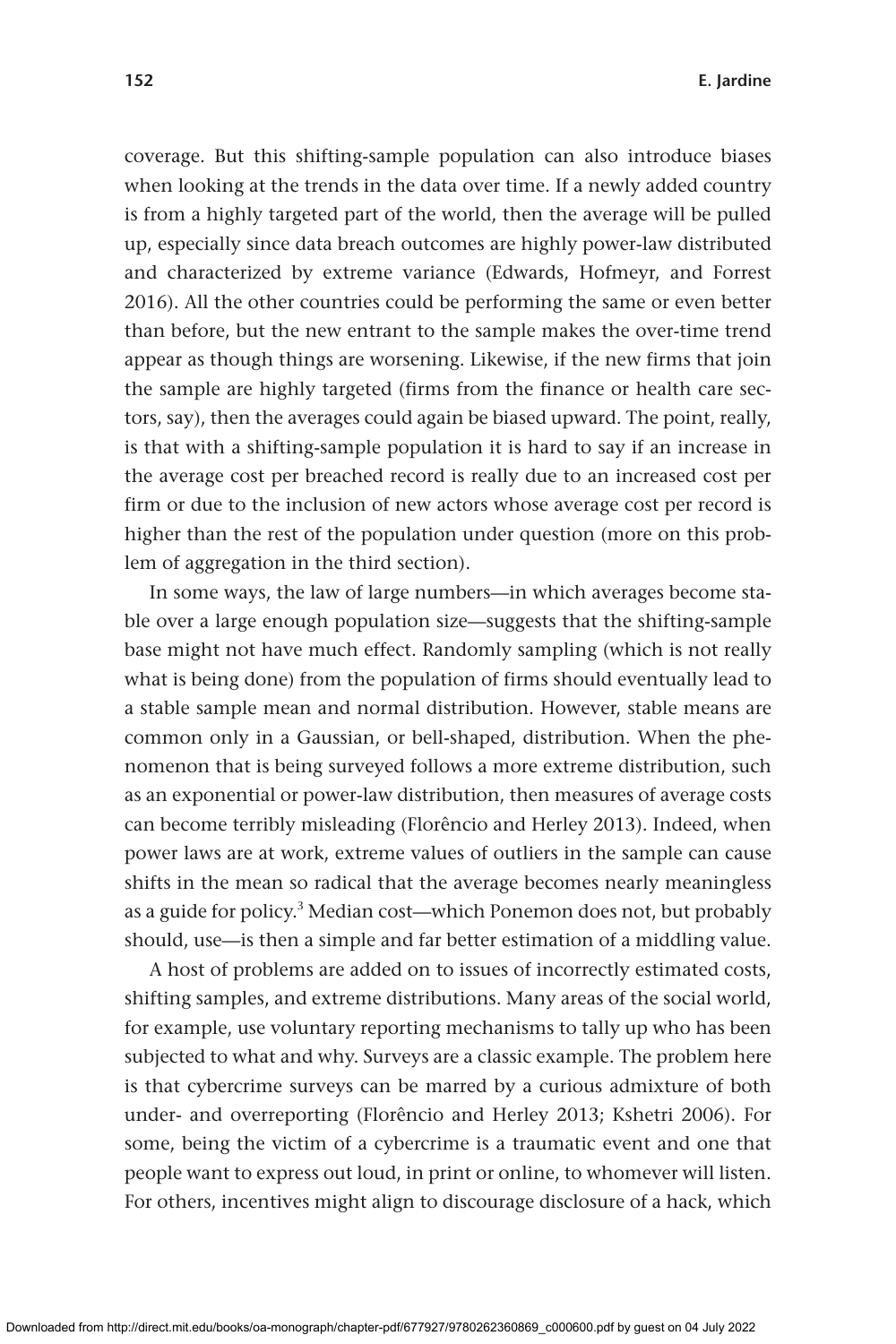probably happens in countries lacking mandatory data breach disclosure regulations for firms (Laube and Böhme 2016). Additionally, a lack of cybersecurity loss data stemming from incidents complicates risk pricing, necessitating cleverly innovative (yet somewhat error-prone owing to extrinsic factors) actuarial models (Woods, Moore, and Simpson 2019).

Finally, it is more than possible that the production of cybersecurity metrics can be captured by vested interests. The most obvious potential set of culprits, but by no means the only ones, are IT security vendors. These companies are in the uncomfortable position of researching a topic and producing estimates about the state of cybersecurity while also selling a product the demand for which is based, at least in part, on perceptions of online insecurity. This tension does not always play out in favor of bias, but it often can. As Anderson and colleagues point out,

One problem with Symantec is a conflict of interest: their reports are published principally for marketing reasons. It is not surprising, then, that sometimes their data are consistently over-reported. For example, we studied more closely one statistic measured in several reports, which tracks the proportion of malicious code that exploits confidential information. In volume 12 of the report, covering January to June 2007, 65% of malicious code exploits confidential information, compared to just 53% in the previous six months. However, the earlier report claimed 66% for this period of July to December 2006. (2008)

There are, clearly, a host of different methodological and pragmatic biases that can cloud our view of cybersecurity. However, while improved measurement techniques that account for missing evidence, shifting samples, extreme distribution types, under- and overreporting of statistics, and vested interests would all be a step in the right direction, even the best metrics as they currently stand will remain biased. The trouble here is that some fundamental changes to the Internet ecosystem—most notably its growing scale and shifting demographic constitution—have not been accounted for well enough in the formulation of cybersecurity metrics. In the next two sections, I detail the distorting effects that these oversights can have on our view of cybersecurity.

# **Expressing Cybersecurity Incidents as a Rate**

In the analogue world, indicators of insecurity or crime are always expressed as a rate (for example, 1,000 armed robberies, murders, or burglaries per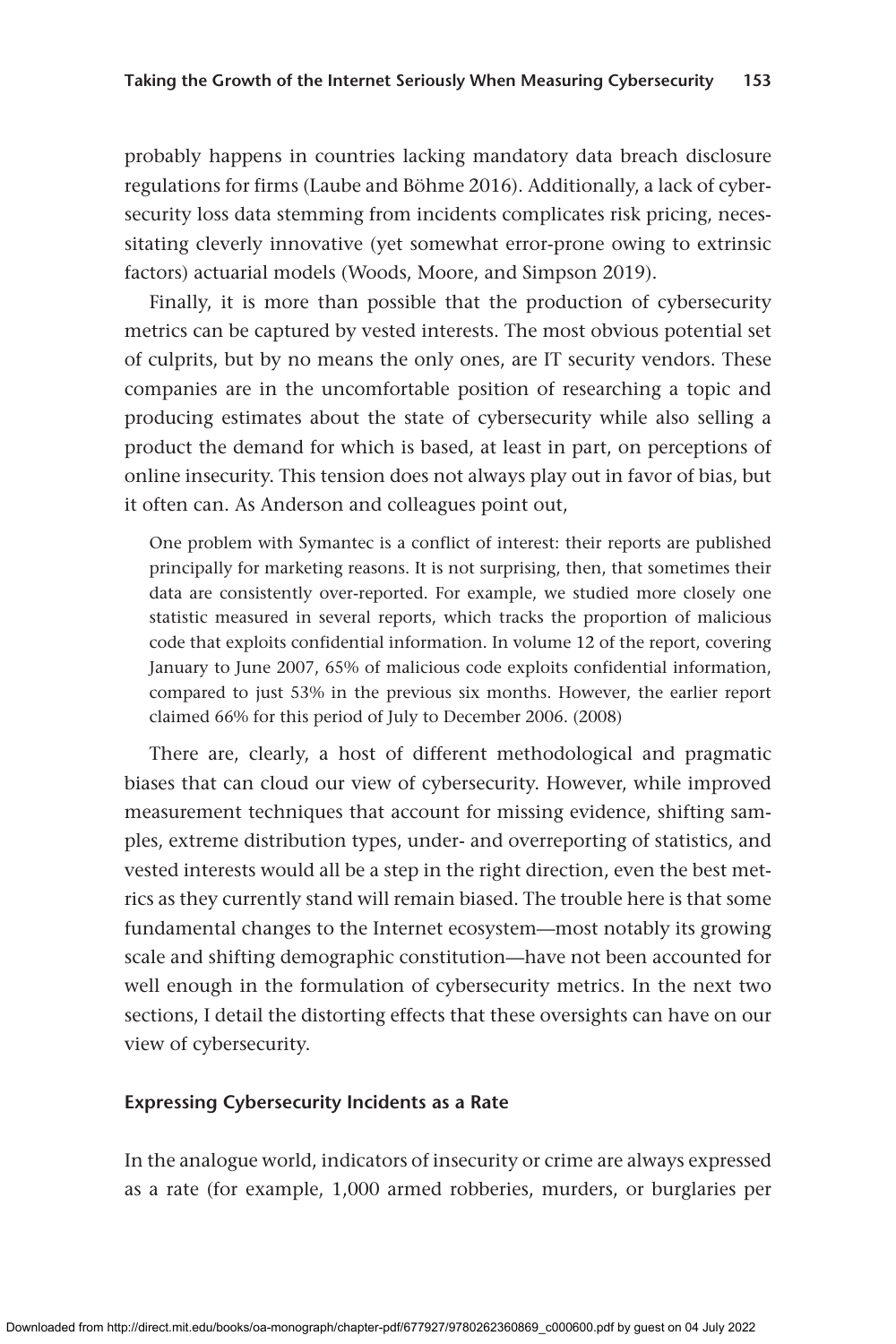100,000 people). Expressions of this sort are useful because they correct for the simple fact that a larger population size should see more activity, both good and bad (see Jardine 2015, 2018). In an ecosystem with a denominator that is growing as fast as the Internet in terms of users, interconnections, traffic volume, and more, failing to correct for the changing size of the system will bias even the best-devised metrics of cybersecurity. The publication of statistics like the count of breached records is, in other words, inherently distortive and misleading.

Indeed, if the denominator (i.e., a measure of the size of the ecosystem) is growing fast enough, then the divergence between counts (number of records breached) and rates (number of records breached per 100,000 records or Internet users) can be significant, often so much so that one set of numbers could actually indicate that the state of cybersecurity is getting worse while the other indicates that things are getting better.

Consider, as a useful case in point, a comparison of the count of phishing websites taken from reports by the Anti-Phishing Working Group (2008– 2016) with that same count normalized around the number of websites (see Jardine 2018 for more details on this analysis). As detailed in figure 7.3, phishing websites per quarter are steadily increasing in number. Certainly, more attack vectors do not always mean more insecurity necessarily. And phishing websites are a good example of that principle. With low latency blacklisting and other technical protections built into most modern browsers, malicious websites are not likely to remain effective for very long and are far less likely now than in the past to be able to infect a passerby in a drive-by attack. That being said, for a constant level of technological protections, more threats should roughly translate into more insecurity, so leaving



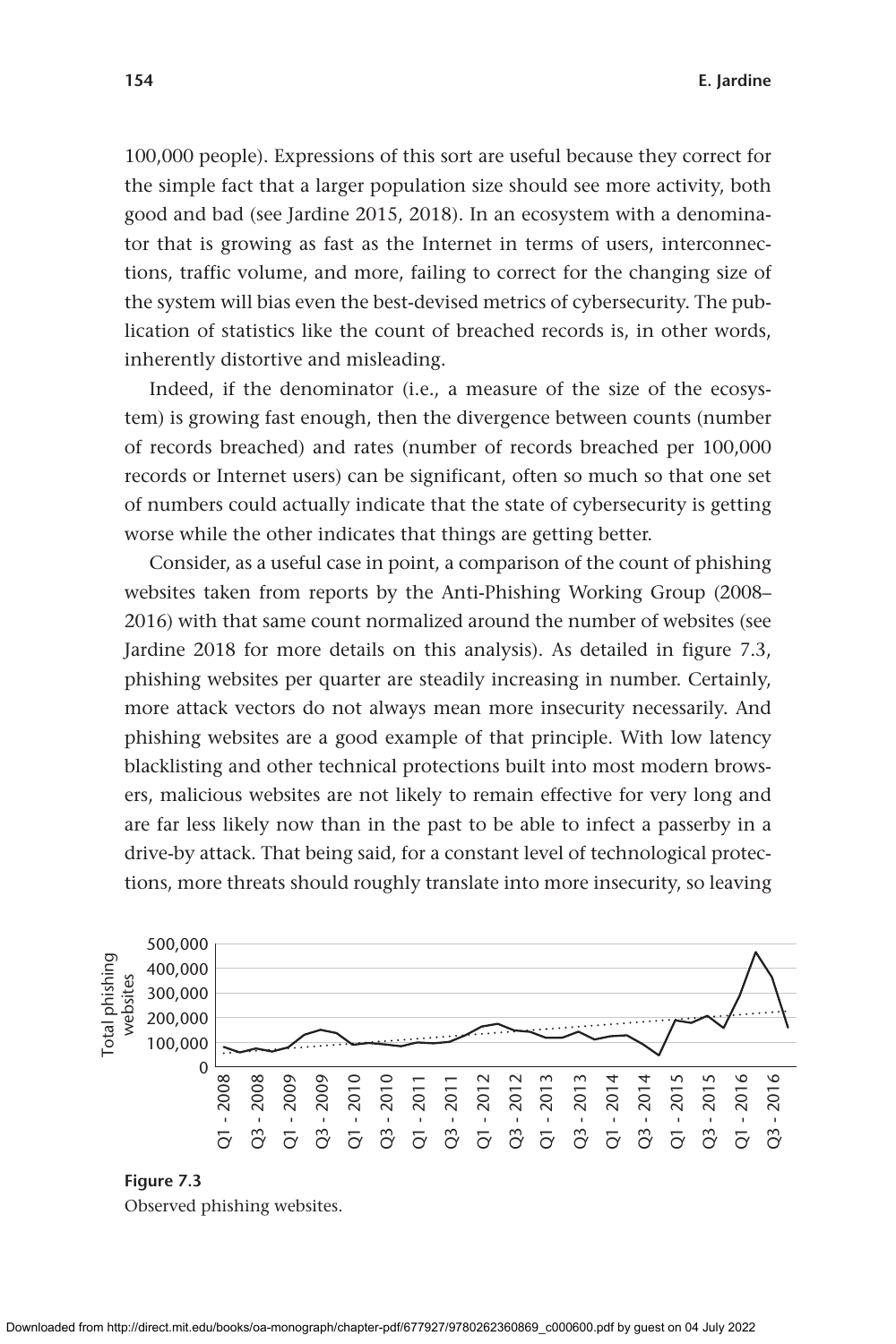aside potential remedial countermeasures for a moment, let's just assume that more phishing websites could mean more insecurity online. Under that assumption, figure 7.3 clearly shows a worsening state of online security.

A starkly different picture emerges if you look, not at the count of the total number of observed phishing websites, but instead at per year rate of phishing websites per 100 websites or per 1 million Google searches.4 These two denominators measure two separate aspects that help contextualize trends in the number of phishing websites. Obviously, phishing websites exist within a pool of all websites, so they are some proportion of the whole, just as the victims of crimes are some proportion of the whole population in a given area. Google searches are a measure of online activity. While Google's PageRank algorithm ensures that people are not simply wandering around randomly online, Google search activity could capture the amount of time people are spending online and so the amount of time within which they might stumble across a malicious website.

Counts and rates, in this case, tell very different stories. As shown in figure 7.4, rather than seeing a worsening situation as was the case with more phishing websites, both normalized measures of the rate of phishing websites are in decline. This declining rate suggests a couple of things. First, it means that the number of websites or Google searches is growing





Counts versus rates of phishing websites.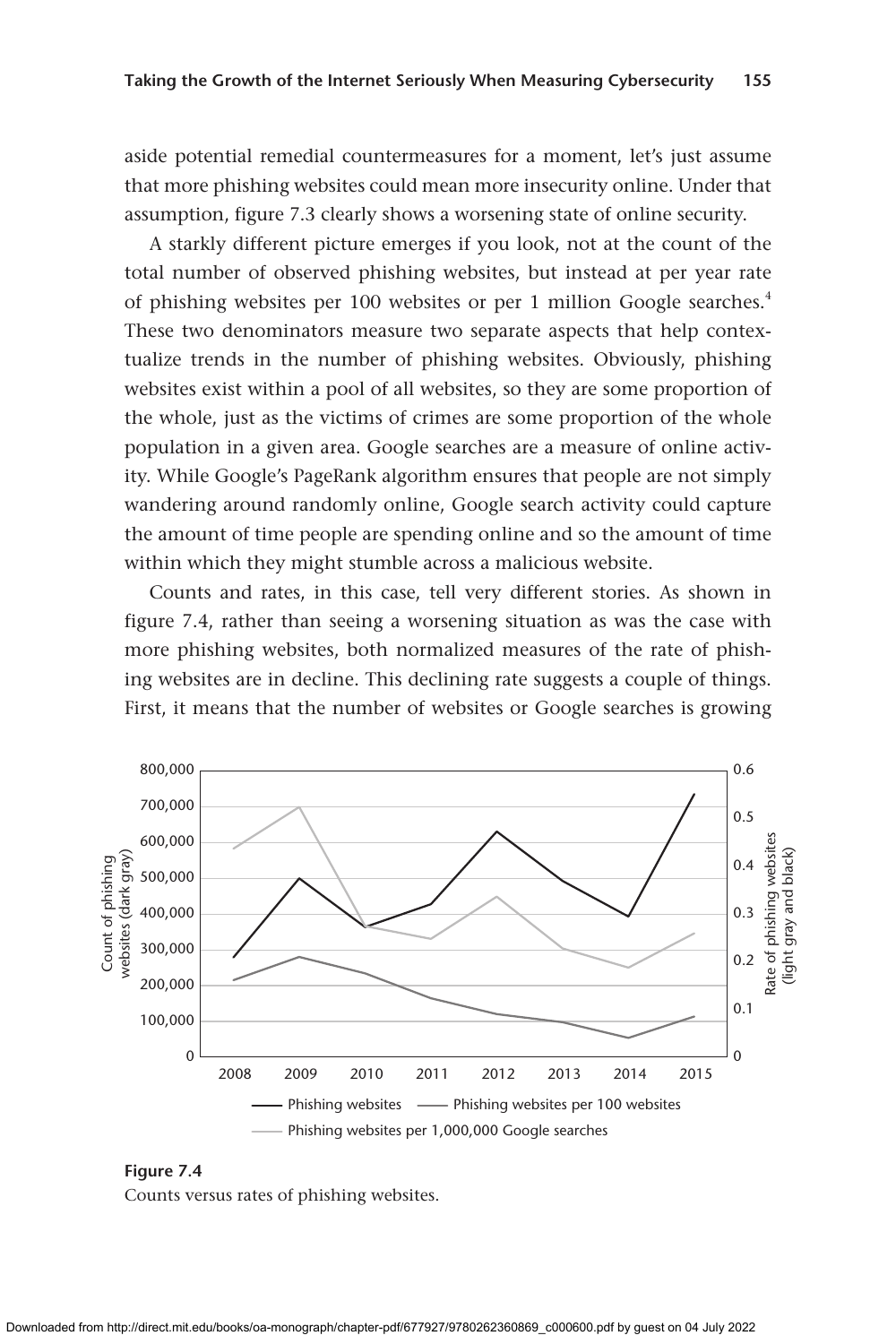faster than the number of malicious websites. This differential growth rate effectively entails that the population within which phishing websites live (all websites) or people's time online (Google searches) are outpacing the growth of phishing websites. Second, framed in propensity-based terms, these differential growth rates mean that it is increasingly *much less likely* that an average person doing average things online is going to encounter a malicious website. In this very important sense, using rates that capture the growing size of the Internet ecosystem when measuring cybersecurity tells a story of improved security.

Rates may or may not say that online security is getting better—if they deterministically did, then something is wrong with the measure. But, by simple dint of the mathematics involved, so long as the Internet ecosystem continues to grow, the rate will always paint a better picture than the absolute count of incidents, vulnerabilities, or costs. Indeed, as I have shown before (Jardine 2015), when the Internet is getting bigger, rates will favorably contrast with counts for year-over-year comparisons in one of the following three ways:

- The count says things are getting worse, but the rate says cybersecurity is getting better.
- The count says things are getting better, but the rate says cybersecurity is improving even faster.
- The count says things are getting worse, but the rate says that cybersecurity is getting worse at a slower pace.

These differences are crucial, as they imply that a year-over-year count of zero-day exploits, security incidents, phishing attacks, and so on will be biased. Using the best-designed numerator measure in the world—a design that is challenging in its own right—helps avoid some of the problems sketched out in the first section, but a failure to normalize these very same metrics around the growing size of the Internet ecosystem will result in a flawed measure that is not only potentially exaggerating the poor state of cybersecurity but that may well say everything is getting worse when it is actually getting better.

#### **Aggregation and Bias in Cybersecurity Measures**

There is, too, another way in which cybersecurity researchers may fail to adequately grapple with the idea that the Internet is a dynamic system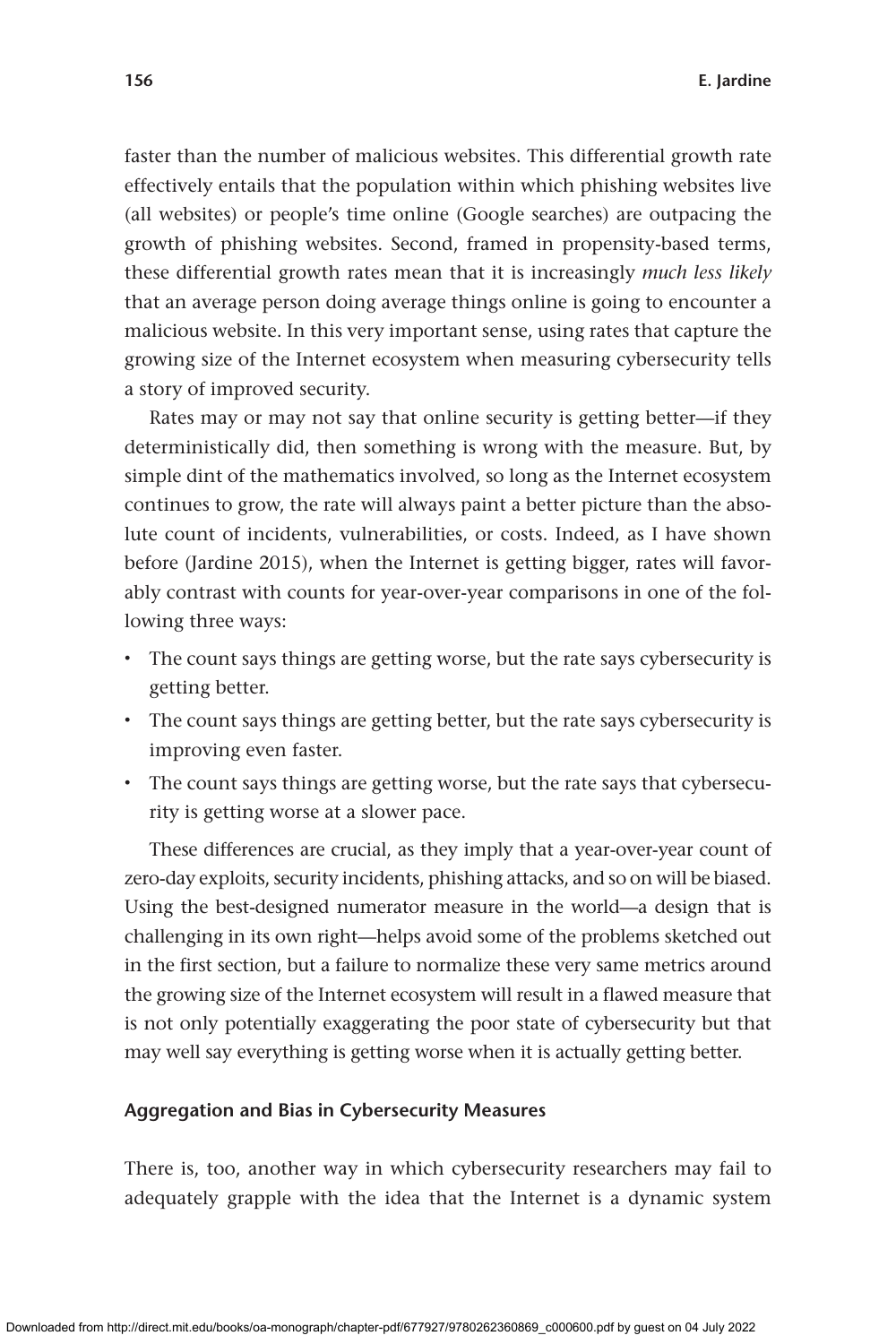that is growing and changing right under our feet. In this case, the pressing problem is the level of aggregation of most publicly available cybersecurity data. When data from various groups are aggregated, the results can fall prey to what is known as Simpson's Paradox (Simpson 1951). When Simpson's Paradox is at work, aggregate trends that show a worsening state of cybersecurity can actually be based on underlying data that show the state of cybersecurity to be improving year-over-year (Jardine 2017). Overaggregation, in other words, can produce bias.

Unfortunately, a lot of currently available trend data in cybersecurity exist at just such an extreme level of aggregation. IT security software vendors, such as Kaspersky Labs or Symantec, produce annual reports detailing the volume of threats that they contend with each year. While the data are a bit noisy, the general trend line observed by both companies is decidedly positive, tending toward more and more attacks over time.

Figure 7.5, for example, plots two forms of online attacks as observed by Kaspersky and Symantec. In Kaspersky's case, its annual Security Bulletin (2008–2016) contains a count of the total number of attacks launched from web-based sources, which would exclude some forms of malicious activity such as insider threats or USB-based malware. Symantec, for its part, includes a count for the number of blocked attacks in its annual Internet Security Threat Report (2013–2016).

In both cases, observed attacks are generally going up over time. Kaspersky's measure, for instance, has increased from 23,680,646 attacks in 2008



**Figure 7.5** Aggregate attacks over time.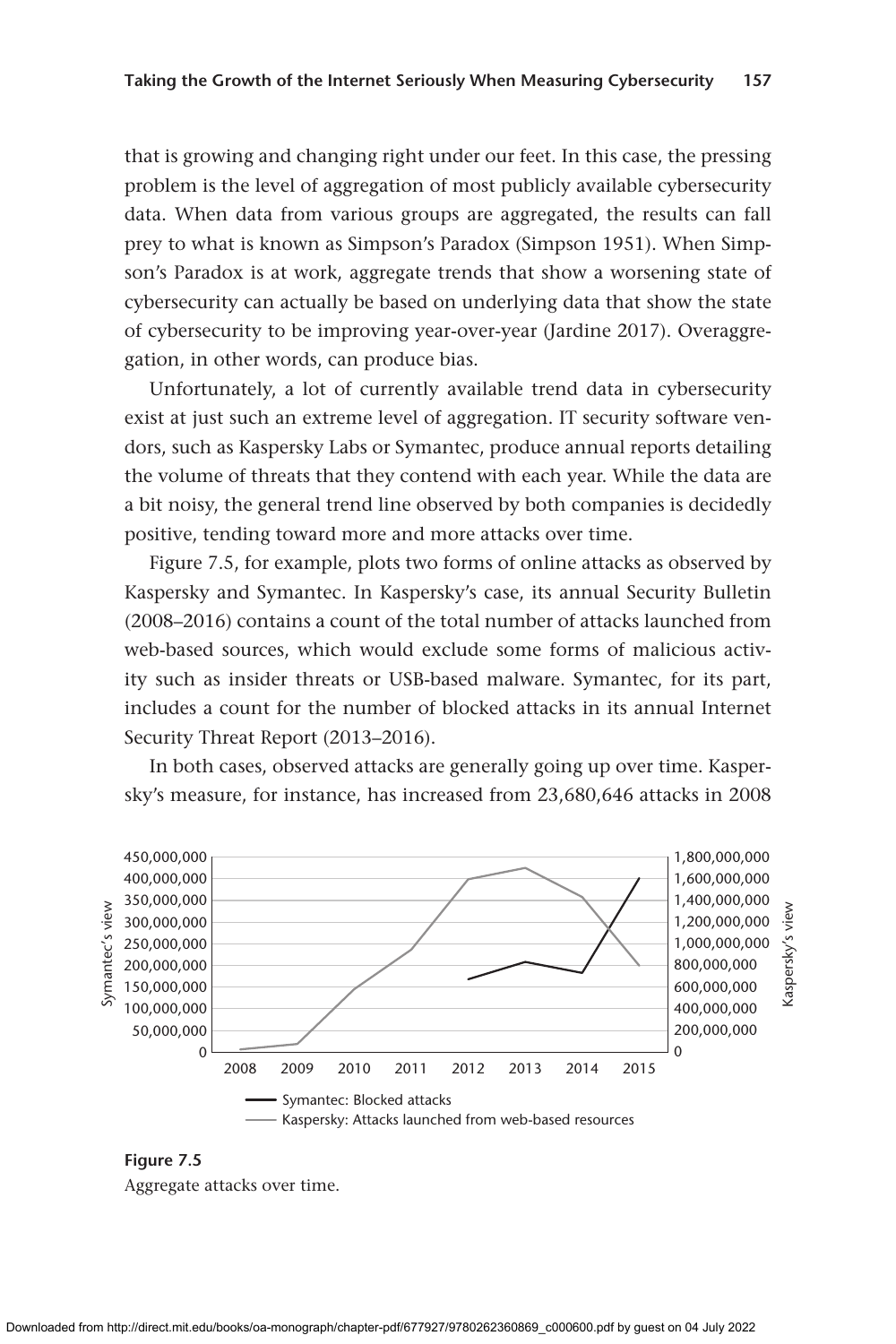to 798,113,087 attacks in 2015, amounting to a growth in attacks of some 3,270 percent. Symantec's blocked attacks have likewise increased, by some 139 percent, growing from 167,900,000 blocked attacks in 2012 to 401,500,000 attacks in 2015. Obviously, the former point about the perils of count measures (as opposed to rates) suggest that these worsening trends might not be as bad as they seem. But these trends might be misleading for an additional reason: they fail to factor in the changing face of the Internet ecosystem. These statistics pay no attention to the type of devices being targeted, the baseline vulnerability of different user groups, the sectors within which these devices are housed, or even the region of the world where the devices reside. Aggregating these differences is potentially a major source of bias.

Take another example of seemingly bad overall trends, where sufficiently disaggregated data allow for a more fine-grained analysis of the problem of aggregation. The Privacy Rights Clearinghouse provides a record of publicly known data breaches in the United States. Asking what the trend is in data breaches and in the number of breached records shows the problem of overaggregation. Figure 7.6 shows the trend in the number of disclosed data breaches that resulted from all recorded attack vectors. There are generally more data breaches now than there were in the middle of the first decade of the 2000s. Figure 7.7 does the same for both the total count of breached



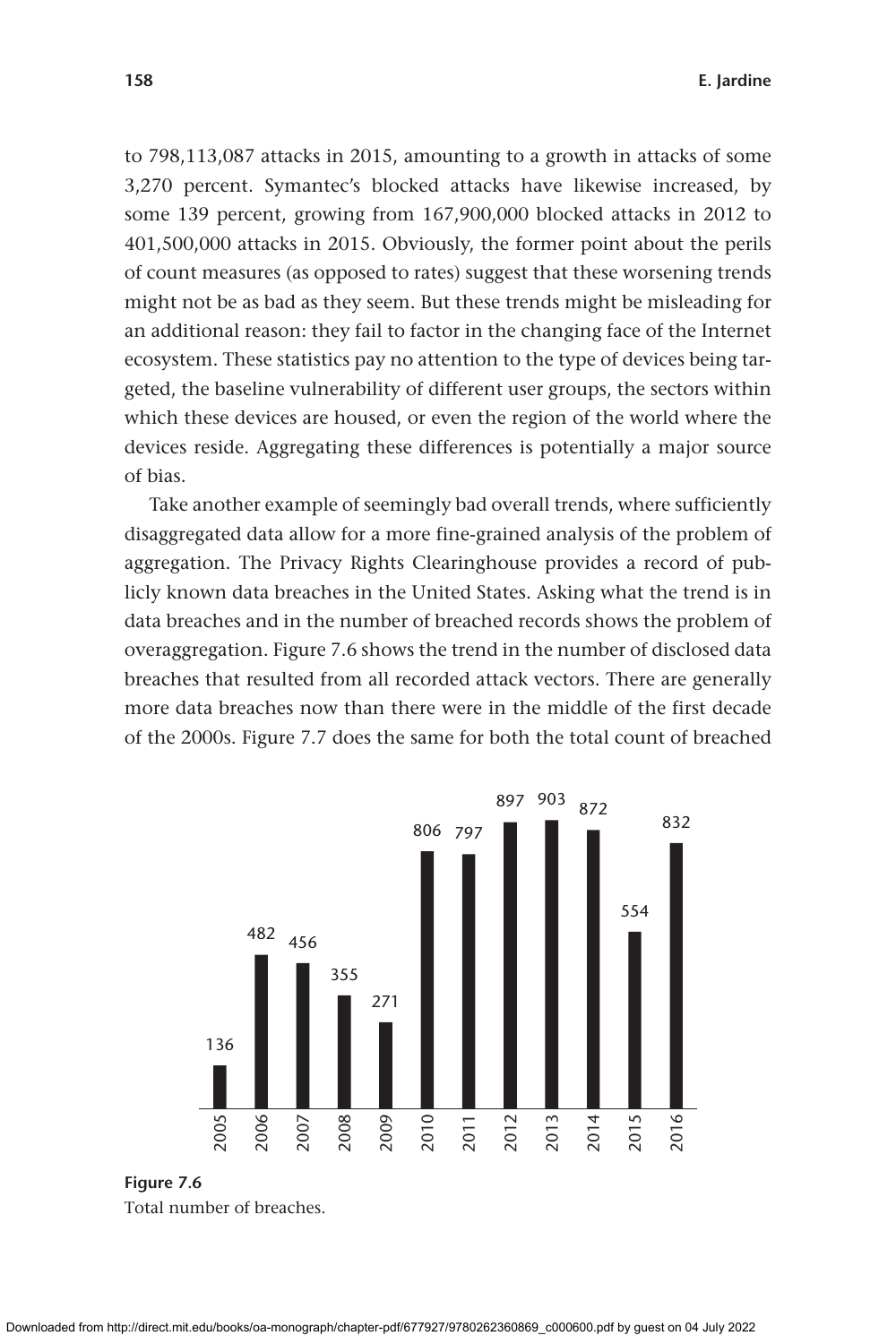



Total counts and rates of number of breached records.

records and the rate of breached records per one hundred thousand USbased Internet users. The trends track one another and are decidedly positive. From these three aggregate figures, whether the count of breaches or counts or rates of the number of compromised records, the primary conclusion to be drawn seems to be that the trend in cybersecurity is heading in a worsening direction.

But to its credit, the Privacy Rights Clearinghouse also provides a record of attacks disaggregated by sector. This disaggregation allows an analysis of over-time trends at a finer-level detail. In other words, it allows a sense of what is happening in specific parts of the economy, not just overall. Using data from the Privacy Rights Clearinghouse (2020), Table 7.2 highlights what is happening in the aggregated trend in the number of data breaches, the count of breached records, and the rate of breached records per one hundred thousand US Internet users. It also shows what is happening in each disaggregated sector.

Each aggregate measure tells the same story: cybersecurity is getting worse. The disaggregated story is far more nuanced and often the opposite. When counting the total number of breaches, the aggregate trend is positive, but only three (other business, retail, and health care) experienced more breaches in 2005–2016. In short, the total count of data breaches per year is declining in the majority of sectors. Likewise, the overall trend in the number of breached records is positive, and is similarly positive for all but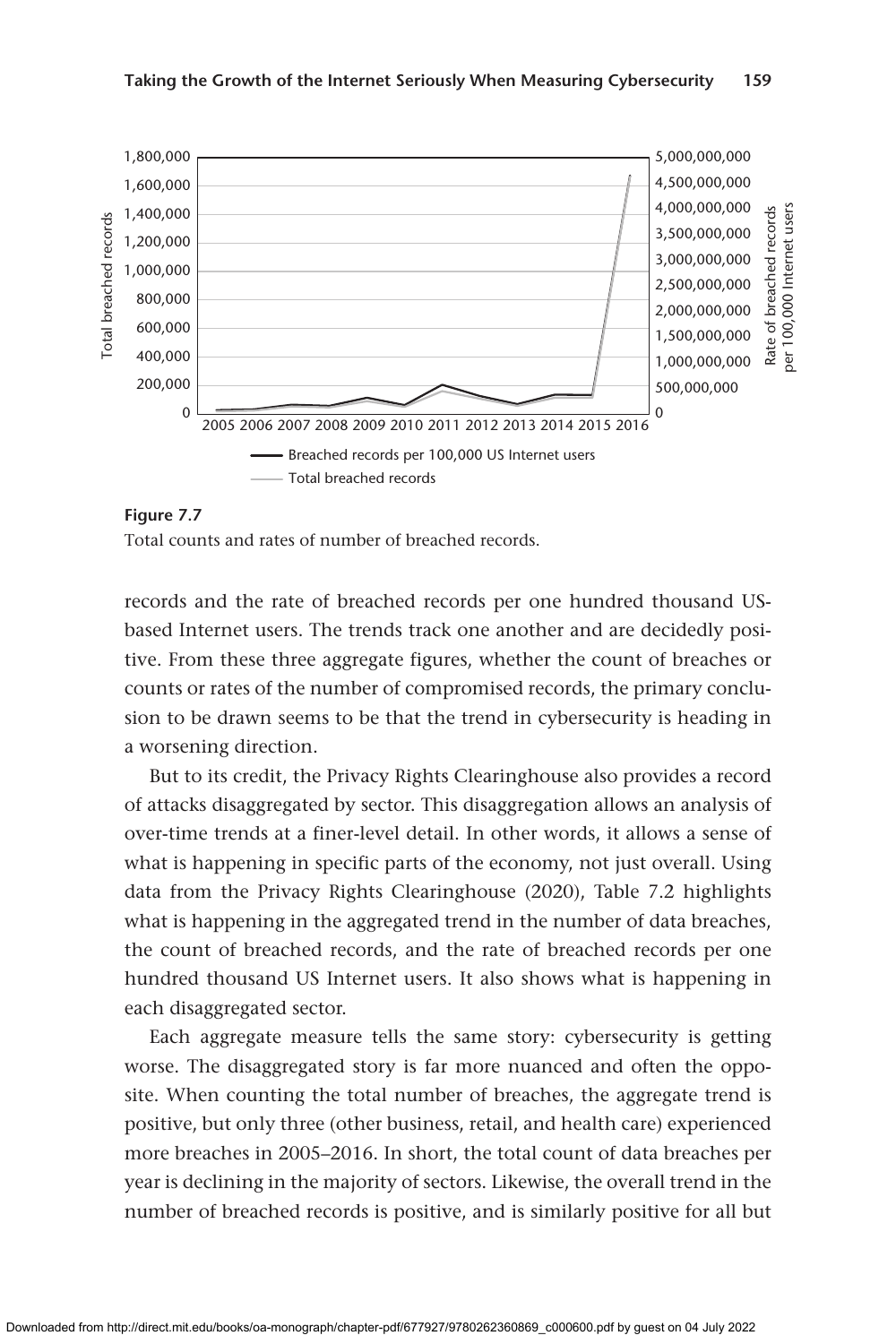| Table 7.2                                             |           |                       |                            |          |                                     |          |                            |                 |
|-------------------------------------------------------|-----------|-----------------------|----------------------------|----------|-------------------------------------|----------|----------------------------|-----------------|
| Aggregate versus disaggregate breach data, 2005-2016. |           |                       |                            |          |                                     |          |                            |                 |
| Trend direction                                       | Aggregate | Financial<br>services | business<br>Other          | Retail   | Education Gov/mil                   |          | care<br>Health             | Nongovernmental |
| Total breaches                                        | Positive  |                       | Negative Positive Positive |          | Negative                            |          | Negative Positive Negative |                 |
| Counts of records                                     | Positive  | Positive              | Positive                   | Positive | Negative                            | Positive | Positive                   | Negative        |
| 100,000 US Internet users<br>Breached records per     | Positive  |                       |                            |          | Negative Positive Positive Negative |          | Negative Positive Negative |                 |
|                                                       |           |                       |                            |          |                                     |          |                            |                 |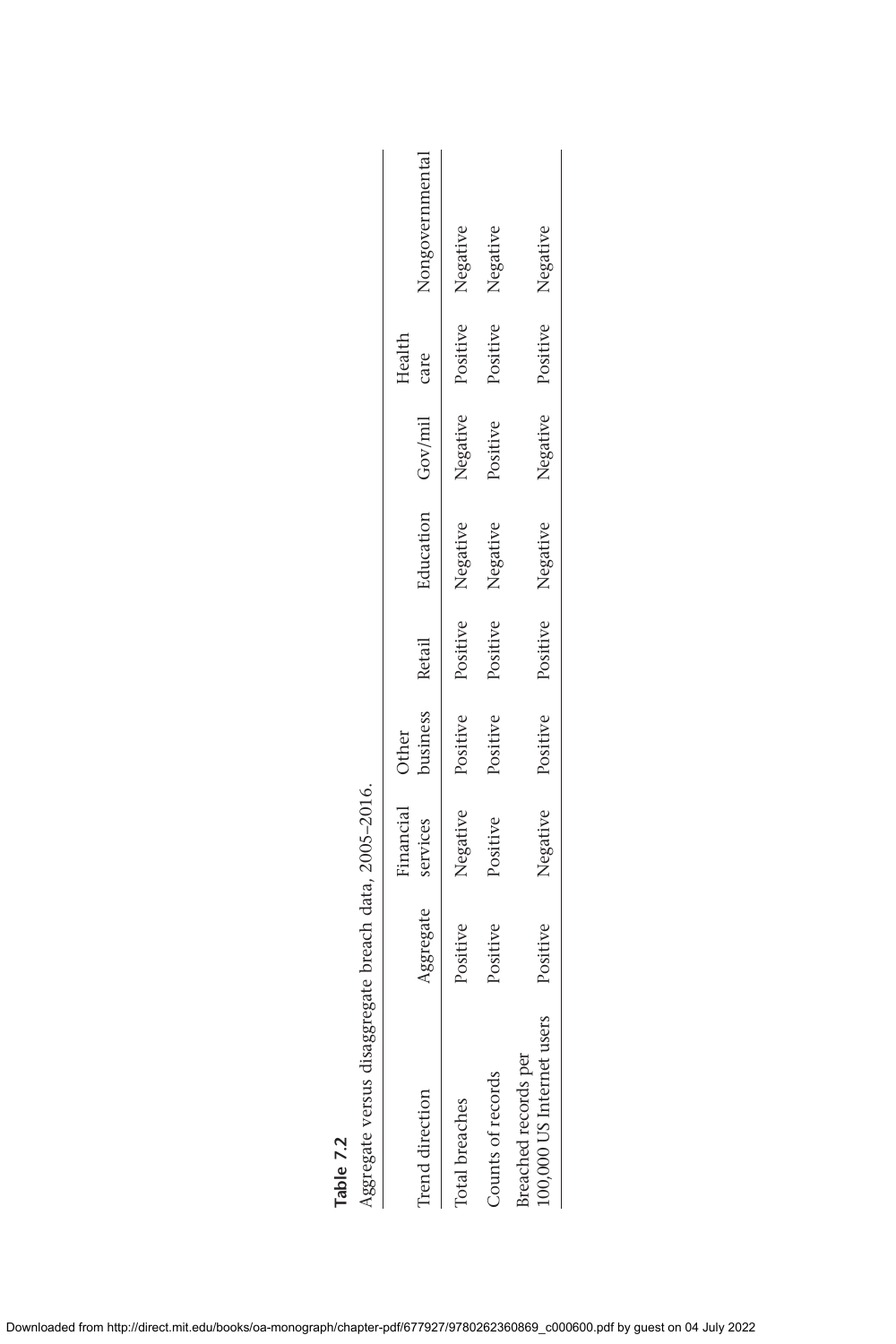the educational and nonprofit sectors. But as discussed in the previous section, counts of compromised records are deceptive and are best normalized around the changing size of the Internet ecosystem. Doing so with a crude measure of the number of US-based Internet users taken from World Bank Indicators (a proxy for the extent of digitization) still produces a positive overall trend in the rate of breached records. The disaggregate story is radically different, however. Now, four of the seven categories exhibit a negative trend in the breached records rate per one hundred thousand Internet users from 2005 to 2016.

The point is that the level of aggregation in the data can decidedly affect the view that you get. Further disaggregation within each sector would likely review additional nuances. Grouping firms on the basis of their level of information security sophistication would be even more revealing. These results are also not confined to data breaches in which some semblance of sufficiently disaggregated data allow an illustration of the problem. In fact, this problem of Simpson's Paradox, or aggregation bias, emerges whenever three simple conditions hold (Jardine 2017):

- The online population can be divided into groups.
- Some of these groups are more vulnerable than others.
- Each group's rate of growth mirrors its vulnerability, with the most susceptible group growing the fastest.

To phrase these conditions a bit differently, if groups of online users or devices can be rank ordered in terms of vulnerability and the most vulnerable groups grow faster than the less vulnerable groups, then extensive simulation results in both normal and power-law-distributed settings indicate that aggregate trends will show a worsening situation, even as the disaggregate results all show security improving (Jardine 2017). The massive growth rate of highly vulnerable IoT devices almost ensures that overaggregation is affecting cybersecurity statistics today, making things seem worse than they really are. More generally, if a get-to-market-first-and-do-security-later attitude characterizes the future ethos of technology expansion (as it has in the past), then Simpson's Paradox is likely to be a persistent issue for cybersecurity metrics. Aggregate trend data, in other words, that fail to take into account the changing composition of the Internet are likely to be biased, because the focus on the forest misses all the trees.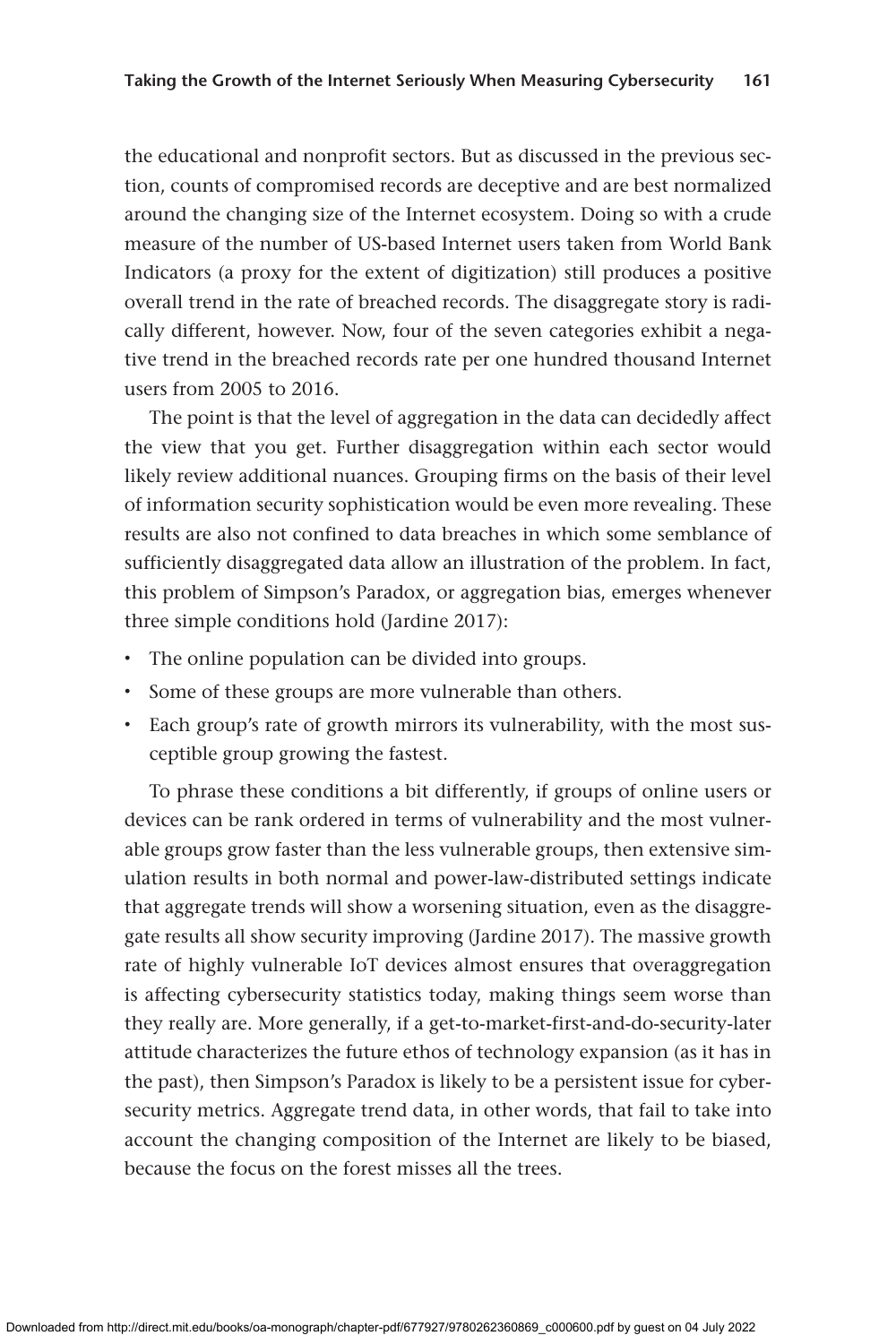#### **Conclusions for Policy and Research**

This chapter advances a simple idea. While cybersecurity researchers are highly attuned to some discrete changes in the Internet ecosystem (shifting malware variants, for example), many of our current metrics tend to miss the forest for the trees by ignoring the very real measurement implications of an ever-changing online world. In this chapter, I show that a failure to recognize these fundamental shifts in the metrics we use can produce measurement bias in two ways: via a lack of normalization and through overaggregation.

Drawing on some of my past research (Jardine 2015, 2018), I have shown here how using a count measure to express insecurity introduces bias in year-over-year trends by failing to grapple with the simple fact that a growing Internet should have more malicious activity. Instead, I argue that cybersecurity researchers need to adopt an age-old method from the analogue world and start normalizing cybercrime statistics around the growing Internet. The Anti-Phishing Working Group, whose phishing website data I present here, could usefully begin normalizing its counts to great effect assuming a good measure of an agreed-on denominator could be found.

Of course, the most effective denominator for each measure of insecurity is still an open question. The number of Internet users offers a simple generic measure that will suffice in many cases. Yet in some discrete instances, such as zero-day exploits, a better denominator might be either lines of code (if we knew that number) or computer programs. Zero-day exploits in the code of mobile applications, for example, could be normalized around the total number of mobile applications to produce a better measure than just a count of vulnerabilities. For phishing websites, the population of domains, search traffic, or websites might work best in other cases, as discussed earlier.

I also show that more attention needs to be paid to the changing face of the Internet ecosystem in the process of devising cybersecurity metrics and collecting and analyzing data. Overly aggregate measures can point in one direction, while disaggregated numbers can show another story altogether. This phenomenon of Simpson's Paradox is quite general and likely holds whenever groups have different levels of vulnerability and growth rates (Jardine 2017). Data breach data from the United States exemplifies the potential problem. On the basis of total counts of breached records, for example, a policy maker, regulator, or corporate C-suite executive might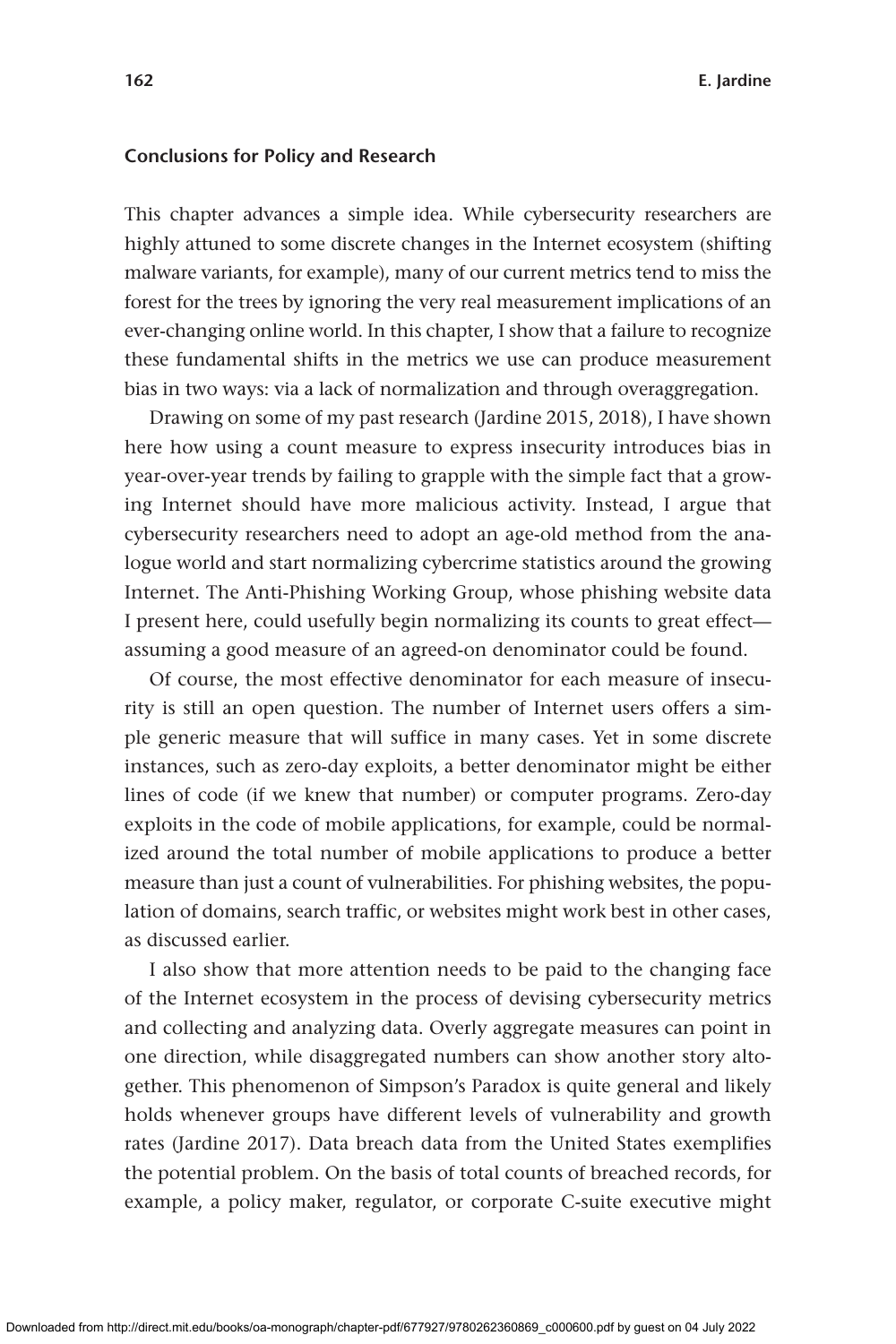decide that more needs to be done to improve cybersecurity. But the disaggregate trend in that firm's sector might show an improving scenario, suggesting that current measures and levels of investment are sufficient. All policies and investments have opportunity costs. Missing out by spending too much on security can reduce the usability of services and forgo other, potentially more beneficial activities.

The results of this analysis are important for both policy makers (broadly defined) and Internet governance researchers.

For policy makers, the results of the analysis suggest that current cybersecurity trends might be misleading. While more and better data would be needed to say for sure, the results presented earlier often indicate an improvement, rather than worsening, of the state of cybersecurity in both phishing websites and US-based data breaches across many discrete sectors of the economy. Data ideally inform public policy development, as bad policy can cause a host of unintended consequences and waste resources countering problems that are only partially real. Good policy follows only from good metrics, however, and this chapter proposes two discrete ways in which stakeholders, such as governments, computer security incident response teams, and security vendors, can collect more meaningful data.

For researchers, the analysis speaks to a few practices that ought to be adopted during data collection and analysis: normalize counts and, as much as possible, disaggregate data to control for potential so-called lurking confounders that give rise to Simpson's Paradox. Beyond that, the research prescriptions also speak to many of the core themes of this research compendium volume. Proprietary or closed systems, for example, diminish the transparency of collected data. Such a lack of transparency makes assessing data quality more difficult, but it also makes research-initiated corrections difficult to do after the fact. Large (big) data—an increasingly common feature of today's online environment—are potentially a boon, since they can include sufficient information to properly normalize incident counts and disaggregate trends to sufficiently fine-grained levels. Last, growing market concentration and increasing technical complexity are persistent trends online that directly affect cybersecurity risk (Geer, Jardine, and Leverett 2020) and promise to continue the constant ebb and flow of the scale and composition of the Internet ecosystem in a way that will, undoubtedly, affect cybersecurity measures. Researchers need to be ever vigilant to ongoing changes online, as good policy and research requires good measures and data.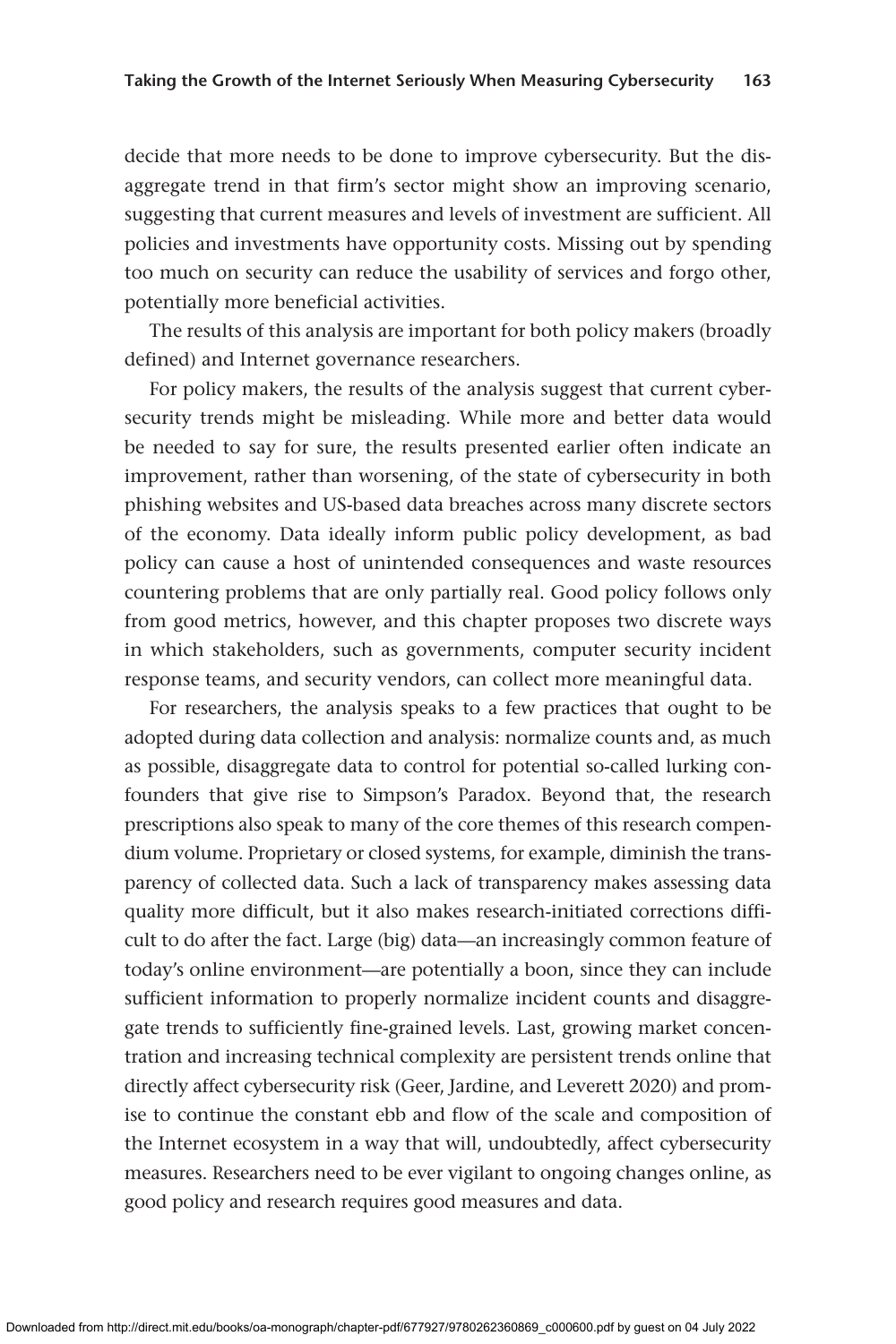## **Notes**

1. The Ponemon Institute studies are published the year after the year in which the data are collected. For example, the data in the 2016 report is typically for 2015.

2. The Privacy Rights Clearinghouse draws a distinction between a breached record involving financial data and records involving nonsensitive material such as emails. I use the total number of records here. These breaches are also only in deliberately malicious attacks (not from accidental disclosures or in unknown attacks) and with a known target.

3. In a power-law probability distribution, the smaller the alpha, the more pronounced the instability in the mean (see Neumann 2015).

4. The per 100 and per 1,000,000 designators are used to make the figure intelligible. They have no material effect on the analysis.

## **References**

Anderson, R., Barton, C., Bohme, R., Clayton, R., van Eeten, M. J. G., Levi, M., Moore, T., & Savage, S. (2012). *Measuring the cost of cybercrime*. WEIS 2012. Retrieved from [http://www.econinfosec.org/archive/weis2012/papers/Anderson\\_WEIS2012.pdf](http://www.econinfosec.org/archive/weis2012/papers/Anderson_WEIS2012.pdf)

Anderson, R., Bohme, R., Clayton, R., & Moore, T. (2008). *Security economics and European policy*. The Workshop on the Economics of Information Security, WEIS 2008. Retrieved from [http://www.econinfosec.org/archive/weis2008/papers/MooreSecurity](http://www.econinfosec.org/archive/weis2008/papers/MooreSecurity.pdf) [.pdf](http://www.econinfosec.org/archive/weis2008/papers/MooreSecurity.pdf)

Anderson, R., & Moore, T. (2006). The economics of information security. *Science, 314*, 610–613. Retrieved from <http://tylermoore.ens.utulsa.edu/science-econ.pdf>

Anti-Phishing Working Group. (2008–2016). *Phishing attack trends reports*. Retrieved from<http://www.antiphishing.org/resources/apwg-reports/>

Bradshaw, S., DeNardis, L., Hampson, F. O., Jardine, E., & Raymond, M. (2015). *The emergence of contention in global Internet governance*. Global Commission on Internet Governance Paper Series (Paper no. 17). Centre for International Governance Innovation/Chatham House. Retrieved from [https://www.cigionline.org/sites/default](https://www.cigionline.org/sites/default/files/no17.pdf) [/files/no17.pdf](https://www.cigionline.org/sites/default/files/no17.pdf)

Brecht, M., & Nowey, T. (2013). A closer look at information security costs. In R. Böhme (Ed.), *The economics of information security and privacy*. Berlin, Germany: Spring Science & Business Media.

Center for Strategic and International Studies (CSIS) & McAfee. 2014. *Net losses: Estimating the global cost of cybercrime*. Centre for Strategic and International Studies. Retrieved from [https://csis-prod.s3.amazonaws.com/s3fs-public/legacy\\_files/files](https://csis-prod.s3.amazonaws.com/s3fs-public/legacy_files/files/attachments/140609_rp_economic_impact_cybercrime_report.pdf) [/attachments/140609\\_rp\\_economic\\_impact\\_cybercrime\\_report.pdf](https://csis-prod.s3.amazonaws.com/s3fs-public/legacy_files/files/attachments/140609_rp_economic_impact_cybercrime_report.pdf)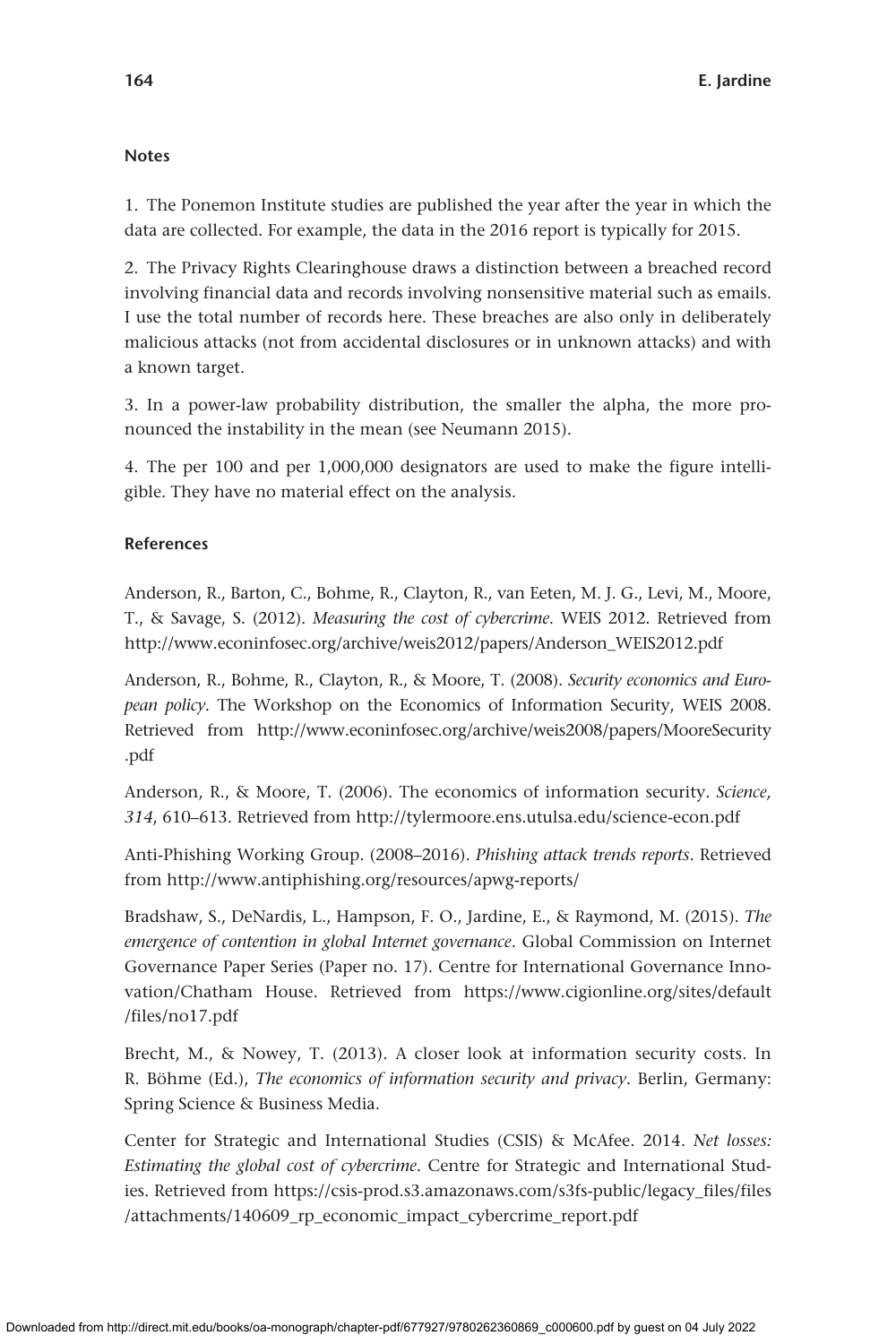DeNardis, L., & Raymond, M. (2017). The Internet of Things as a global policy frontier. *UC Davis Law Review, 51*(2), 475–497.

Edwards, B., Hofmeyr, S., & Forrest, S. (2016). Hype and heavy tails: A closer look at data breaches. *Journal of Cybersecurity, 2*(1), 3–14. Retrieved from [https://doi.org/10](https://doi.org/10.1093/cybsec/tyw003) [.1093/cybsec/tyw003](https://doi.org/10.1093/cybsec/tyw003)

Florêncio, D., & Herley, C. (2013). Sex, lies and cyber-crime surveys. In B. Schneier (Ed.), *Economics of information security and privacy III* (pp. 35–53). New York, NY: Springer. Retrieved from [https://link.springer.com/chapter/10.1007/978-1-4614-1981-5\\_3](https://link.springer.com/chapter/10.1007/978-1-4614-1981-5_3)

Gartner Research. (2015). *Gartner says 6.4 billion connected "things" will be in use in 2016, up 30 percent from 2015*. Retrieved from<http://www.gartner.com/newsroom/id/3165317>

Geer, D., Jardine, E., & Leverett, E. (2020). On Market Concentration and Cybersecurity Risk. *Journal of Cyber Policy, 5*(1).

Hampson, F., & Jardine, E. (2016). *Look who's watching: Surveillance, treachery, and trust online*. Waterloo, Canada: Centre for International Governance Innovation Press.

Herley, C., & Florêncio, D. (2009). A profitless endeavor: Phishing as tragedy of the commons. *NSPW '08 proceedings of the 2008 New Security Paradigms Workshop* (pp. 59–70). Retrieved from [http://dl.acm.org/citation.cfm?id](http://dl.acm.org/citation.cfm?id=1595686)=1595686

HP. (2017). *HP study reveals 70 percent of Internet of Things devices vulnerable to attack*. Retrieved from [http://www8.hp.com/us/en/hp-news/press-release.html?id](http://www8.hp.com/us/en/hp-news/press-release.html?id=1744676#.WSMGKmjysuU)=1744676 [#.WSMGKmjysuU](http://www8.hp.com/us/en/hp-news/press-release.html?id=1744676#.WSMGKmjysuU)

Index of Cybersecurity. (2020). Retrieved from <https://wp.nyu.edu/awm1/>

Internet World Stats. (2017). *Internet usage statistics: The Internet big picture*. Retrieved from<https://www.internetworldstats.com/stats.htm>

Jardine, E. (2015). *Global cyberspace is safer than you think: Real trends in cybercrime*. Global Commission on Internet Governance Paper Series (Paper no. 16). Centre for International Governance Innovation/Chatham House. Retrieved from [https://www](https://www.cigionline.org/sites/default/files/no16_web_0.pdf) [.cigionline.org/sites/default/files/no16\\_web\\_0.pdf](https://www.cigionline.org/sites/default/files/no16_web_0.pdf)

Jardine, E. (2017). *Sometimes three rights really do make a wrong: Measuring cybersecurity and Simpson's paradox*. Paper presented at the 16th Workshop on the Economics of Information Security, WEIS 2017. Retrieved from [http://weis2017.econinfosec.org](http://weis2017.econinfosec.org/wp-content/uploads/sites/3/2017/05/WEIS_2017_paper_18.pdf) [/wp-content/uploads/sites/3/2017/05/WEIS\\_2017\\_paper\\_18.pdf](http://weis2017.econinfosec.org/wp-content/uploads/sites/3/2017/05/WEIS_2017_paper_18.pdf)

Jardine, E. (2018). Mind the denominator: Towards a better measurement system for cybersecurity. *Journal of Cyber Policy, 3*(1), 116–139.

Juniper Research. (2015). *Cybercrime will cost businesses over \$2 trillion by 2019*. Retrieved from [https://www.juniperresearch.com/press/press-releases/cybercrime](https://www.juniperresearch.com/press/press-releases/cybercrime-cost-businesses-over-2trillion) [-cost-businesses-over-2trillion](https://www.juniperresearch.com/press/press-releases/cybercrime-cost-businesses-over-2trillion)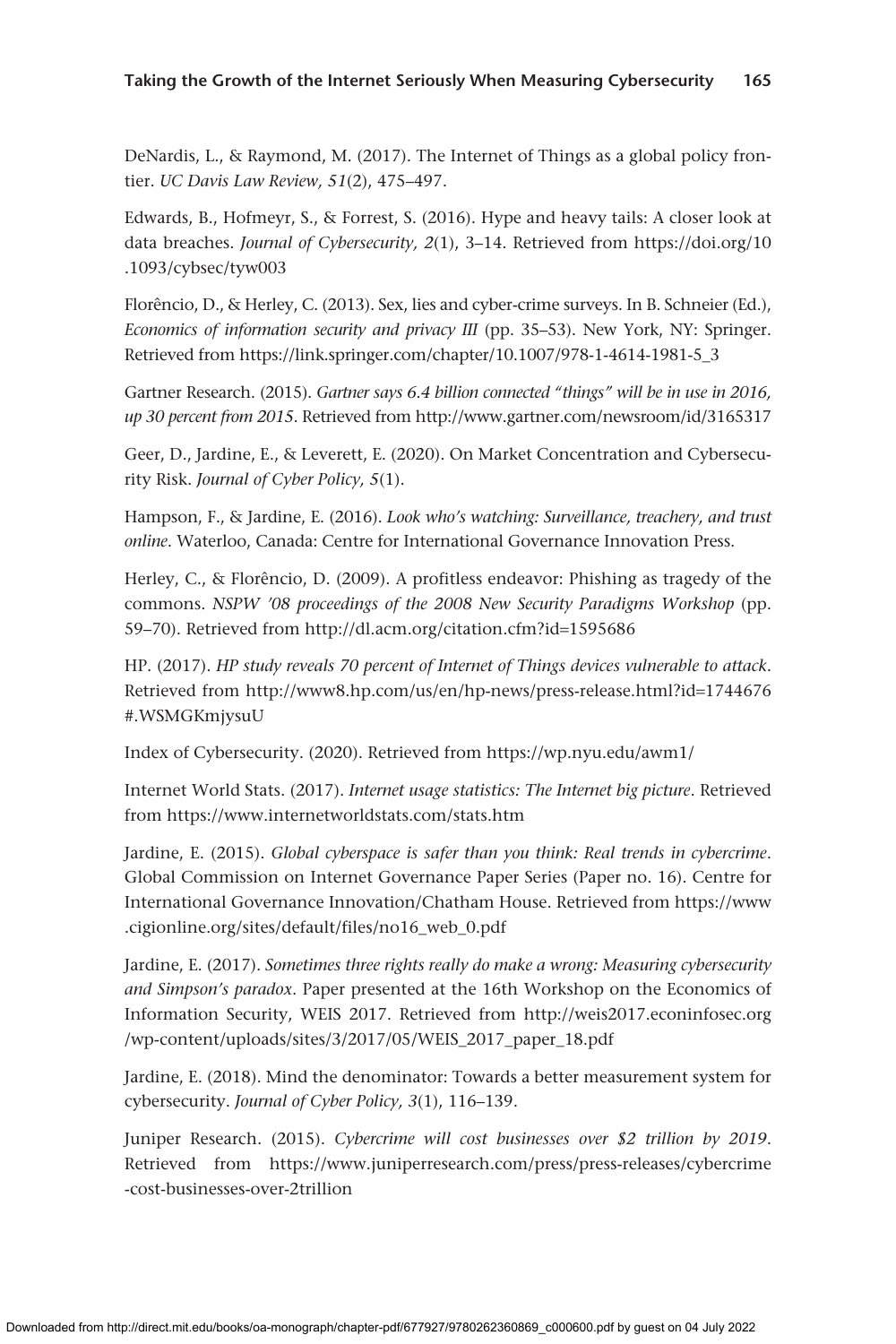Kaspersky Labs. (2008). *Kaspersky security bulletin 2008*. Retrieved from [https://](https://securelist.com/analysis/kaspersky-security-bulletin/36241/kaspersky-security-bulletin-statistics-2008/) [securelist.com/analysis/kaspersky-security-bulletin/36241/kaspersky-security](https://securelist.com/analysis/kaspersky-security-bulletin/36241/kaspersky-security-bulletin-statistics-2008/) [-bulletin-statistics-2008/](https://securelist.com/analysis/kaspersky-security-bulletin/36241/kaspersky-security-bulletin-statistics-2008/)

Kaspersky Labs. (2009). *Kaspersky security bulletin 2009*. Retrieved from [https://](https://securelist.com/analysis/kaspersky-security-bulletin/36284/kaspersky-security-bulletin-2009-statistics-2009/) [securelist.com/analysis/kaspersky-security-bulletin/36284/kaspersky-security](https://securelist.com/analysis/kaspersky-security-bulletin/36284/kaspersky-security-bulletin-2009-statistics-2009/) [-bulletin-2009-statistics-2009/](https://securelist.com/analysis/kaspersky-security-bulletin/36284/kaspersky-security-bulletin-2009-statistics-2009/)

Kaspersky Labs. (2010). *Kaspersky security bulletin 2010*. Retrieved from [https://](https://securelist.com/analysis/kaspersky-security-bulletin/36345/kaspersky-security-bulletin-2010-statistics-2010/) [securelist.com/analysis/kaspersky-security-bulletin/36345/kaspersky-security](https://securelist.com/analysis/kaspersky-security-bulletin/36345/kaspersky-security-bulletin-2010-statistics-2010/) [-bulletin-2010-statistics-2010/](https://securelist.com/analysis/kaspersky-security-bulletin/36345/kaspersky-security-bulletin-2010-statistics-2010/)

Kaspersky Labs. (2011). *Kaspersky security bulletin 2011*. Retrieved from [https://](https://securelist.com/analysis/kaspersky-security-bulletin/36344/kaspersky-security-bulletin-statistics-2011/) [securelist.com/analysis/kaspersky-security-bulletin/36344/kaspersky-security](https://securelist.com/analysis/kaspersky-security-bulletin/36344/kaspersky-security-bulletin-statistics-2011/) [-bulletin-statistics-2011/](https://securelist.com/analysis/kaspersky-security-bulletin/36344/kaspersky-security-bulletin-statistics-2011/)

Kaspersky Labs. (2012). *Kaspersky security bulletin 2012*. Retrieved from [https://](https://securelist.com/analysis/kaspersky-security-bulletin/36703/kaspersky-security-bulletin-2012-the-overall-statistics-for-2012/) [securelist.com/analysis/kaspersky-security-bulletin/36703/kaspersky-security](https://securelist.com/analysis/kaspersky-security-bulletin/36703/kaspersky-security-bulletin-2012-the-overall-statistics-for-2012/) [-bulletin-2012-the-overall-statistics-for-2012/](https://securelist.com/analysis/kaspersky-security-bulletin/36703/kaspersky-security-bulletin-2012-the-overall-statistics-for-2012/)

Kaspersky Labs. (2013). *Kaspersky security bulletin 2013*. Retrieved from [http://media](http://media.kaspersky.com/pdf/ksb_2013_en.pdf) [.kaspersky.com/pdf/ksb\\_2013\\_en.pdf](http://media.kaspersky.com/pdf/ksb_2013_en.pdf)

Kaspersky Labs. (2014). *Kaspersky security bulletin 2014*. Retrieved from [https://](https://securelist.com/files/2014/12/Kaspersky-Security-Bulletin-2014-EN.pdf) [securelist.com/files/2014/12/Kaspersky-Security-Bulletin-2014-EN.pdf](https://securelist.com/files/2014/12/Kaspersky-Security-Bulletin-2014-EN.pdf)

Kaspersky Labs. (2015). *Kaspersky security bulletin 2015*. Retrieved from [https://](https://securelist.com/analysis/kaspersky-security-bulletin/73038/kaspersky-security-bulletin-2015-overall-statistics-for-2015/) [securelist.com/analysis/kaspersky-security-bulletin/73038/kaspersky-security](https://securelist.com/analysis/kaspersky-security-bulletin/73038/kaspersky-security-bulletin-2015-overall-statistics-for-2015/) [-bulletin-2015-overall-statistics-for-2015/](https://securelist.com/analysis/kaspersky-security-bulletin/73038/kaspersky-security-bulletin-2015-overall-statistics-for-2015/)

Kaspersky Labs. (2016). *Kaspersky security bulletin 2016*. Retrieved from [https://](https://securelist.com/analysis/kaspersky-security-bulletin/72771/kaspersky-security-bulletin-2016-predictions/) [securelist.com/analysis/kaspersky-security-bulletin/72771/kaspersky-security](https://securelist.com/analysis/kaspersky-security-bulletin/72771/kaspersky-security-bulletin-2016-predictions/) [-bulletin-2016-predictions/](https://securelist.com/analysis/kaspersky-security-bulletin/72771/kaspersky-security-bulletin-2016-predictions/)

Kshetri, N. (2006). The simple economics of cybercrimes. *IEEE: Security & Privacy, 4*(1), 33–39.

Laube, S., & Böhme, R. (2016). The economics of mandatory security breach reporting to authorities. *Journal of Cybersecurity, 2*(1), 29–41.

Meeker, M. (2017). Internet trends, 2017—code conference. *Kleiner Perkins*. Retrieved from [http://dq756f9pzlyr3.cloudfront.net/file/Internet](http://dq756f9pzlyr3.cloudfront.net/file/Internet+Trends+2017+Report.pdf)+Trends+2017+Report.pdf

Morgan, S. (2016). Hackerpocalypse: A cybercrime revelation. *Cybersecurity Ventures*. Retrieved from<https://www.herjavecgroup.com/hackerpocalypse-cybercrime-report/>

Neumann, J. (2015). Power laws in venture. *Reaction Wheel*. Retrieved from [http://](http://reactionwheel.net/2015/06/power-laws-in-venture.html) [reactionwheel.net/2015/06/power-laws-in-venture.html](http://reactionwheel.net/2015/06/power-laws-in-venture.html)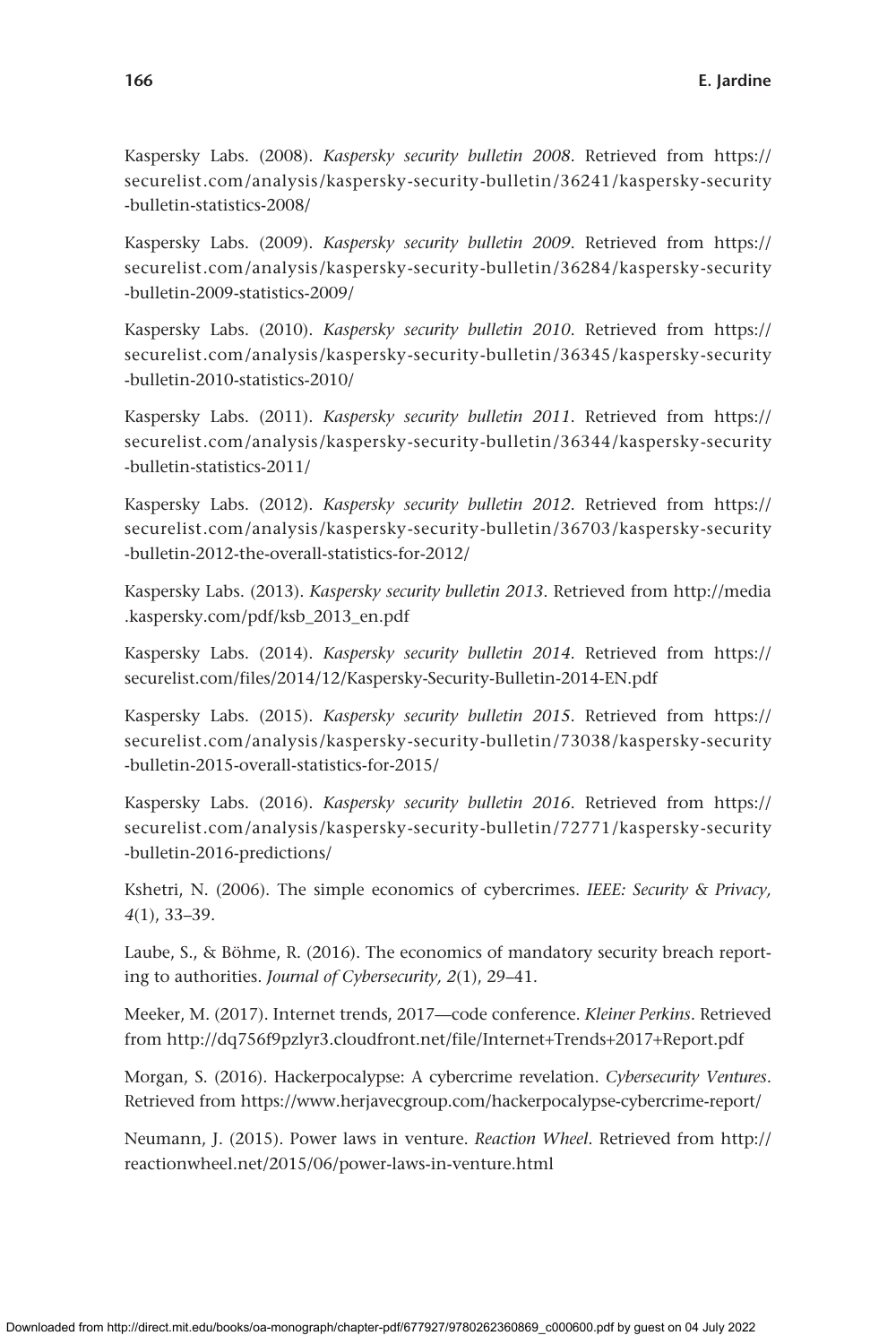Ponemon Institute. (2013). *2013 cost of data breach study: Global analysis*. Retrieved from [https://www.ponemon.org/local/upload/file/2013%20Report%20GLOBAL%20](https://www.ponemon.org/local/upload/file/2013%20Report%20GLOBAL%20CODB%20FINAL%205-2.pdf) [CODB%20FINAL%205-2.pdf](https://www.ponemon.org/local/upload/file/2013%20Report%20GLOBAL%20CODB%20FINAL%205-2.pdf)

Ponemon Institute. (2014). *2014 cost of data breach study: Global analysis*. Retrieved from [https://www-935.ibm.com/services/multimedia/SEL03027USEN\\_Poneman\\_2014](https://www-935.ibm.com/services/multimedia/SEL03027USEN_Poneman_2014_Cost_of_Data_Breach_Study.pdf) [\\_Cost\\_of\\_Data\\_Breach\\_Study.pdf](https://www-935.ibm.com/services/multimedia/SEL03027USEN_Poneman_2014_Cost_of_Data_Breach_Study.pdf)

Ponemon Institute. (2015). *2015 cost of data breach study: Global analysis*. Retrieved from [https://nhlearningsolutions.com/Portals/0/Documents/2015-Cost-of-Data-Breach](https://nhlearningsolutions.com/Portals/0/Documents/2015-Cost-of-Data-Breach-Study.PDF) [-Study.PDF](https://nhlearningsolutions.com/Portals/0/Documents/2015-Cost-of-Data-Breach-Study.PDF)

Ponemon Institute. (2016). *2016 cost of data breach study: Global analysis*. Retrieved from<https://www.ibm.com/downloads/cas/7VMK5DV6>

Ponemon Institute. (2017). *2017 cost of data breach study: Global overview*. Retrieved from<https://www.ibm.com/downloads/cas/ZYKLN2E3>

Ponemon Institute. (2018). *2018 cost of data breach study: A global overview*. Retrieved from<https://www.ibm.com/downloads/cas/AEJYBPWA>

Privacy Rights Clearinghouse (2020). Data breaches. Retrieved from [https://privacyrights](https://privacyrights.org/data-breaches) [.org/data-breaches](https://privacyrights.org/data-breaches)

Roberts, D. (2016). Tom Ridge: Cyber attacks are now worse than physical attacks. *Yahoo! Finance*. Retrieved from [http://finance.yahoo.com/news/tom-ridge-cybersecurity](http://finance.yahoo.com/news/tom-ridge-cybersecurity-attacks-are-now-worse-than-physical-attacks-170426390.html?soc_src=social-sh&soc_trk=tw) [-attacks-are-now-worse-than-physical-attacks-170426390.html?soc\\_src](http://finance.yahoo.com/news/tom-ridge-cybersecurity-attacks-are-now-worse-than-physical-attacks-170426390.html?soc_src=social-sh&soc_trk=tw)=social-sh [&soc\\_trk](http://finance.yahoo.com/news/tom-ridge-cybersecurity-attacks-are-now-worse-than-physical-attacks-170426390.html?soc_src=social-sh&soc_trk=tw)=tw

Rogers, E. M. (2010), *Diffusion of innovations*. New York, NY: Simon & Schuster.

Simpson, E. H. (1951). The interpretation of interaction in contingency tables. *Journal of the Royal Statistical Society, Series B, 13*(2). 238–241.

Statista. (2020). Internet of Things (IoT) connected devices installed base worldwide from 2015 to 2025. Retrieved from [https://www.statista.com/statistics/471264/iot](https://www.statista.com/statistics/471264/iot-number-of-connected-devices-worldwide/) [-number-of-connected-devices-worldwide/](https://www.statista.com/statistics/471264/iot-number-of-connected-devices-worldwide/)

Symantec. (2013). *2013 Internet security threat report*. Retrieved from [http://www](http://www.symantec.com/content/en/us/enterprise/other_resources/b-istr_main_report_v18_2012_21291018.en-us.pdf) [.symantec.com/content/en/us/enterprise/other\\_resources/b-istr\\_main\\_report](http://www.symantec.com/content/en/us/enterprise/other_resources/b-istr_main_report_v18_2012_21291018.en-us.pdf) [\\_v18\\_2012\\_21291018.en-us.pdf](http://www.symantec.com/content/en/us/enterprise/other_resources/b-istr_main_report_v18_2012_21291018.en-us.pdf)

Symantec. (2014). *2014 Internet security threat report*. Retrieved from [http://www](http://www.symantec.com/content/en/us/enterprise/other_resources/b-istr_main_report_v19_21291018.en-us.pdf) [.symantec.com/content/en/us/enterprise/other\\_resources/b-istr\\_main\\_report](http://www.symantec.com/content/en/us/enterprise/other_resources/b-istr_main_report_v19_21291018.en-us.pdf) [\\_v19\\_21291018.en-us.pdf](http://www.symantec.com/content/en/us/enterprise/other_resources/b-istr_main_report_v19_21291018.en-us.pdf)

Symantec. (2015). *2015 Internet security threat report*. Retrieved from [https://www](https://www.symantec.com/content/en/us/enterprise/other_resources/21347933_GA_RPT-internet-security-threat-report-volume-20-2015.pdf) [.symantec.com/content/en/us/enterprise/other\\_resources/21347933\\_GA\\_RPT-internet](https://www.symantec.com/content/en/us/enterprise/other_resources/21347933_GA_RPT-internet-security-threat-report-volume-20-2015.pdf) [-security-threat-report-volume-20-2015.pdf](https://www.symantec.com/content/en/us/enterprise/other_resources/21347933_GA_RPT-internet-security-threat-report-volume-20-2015.pdf)